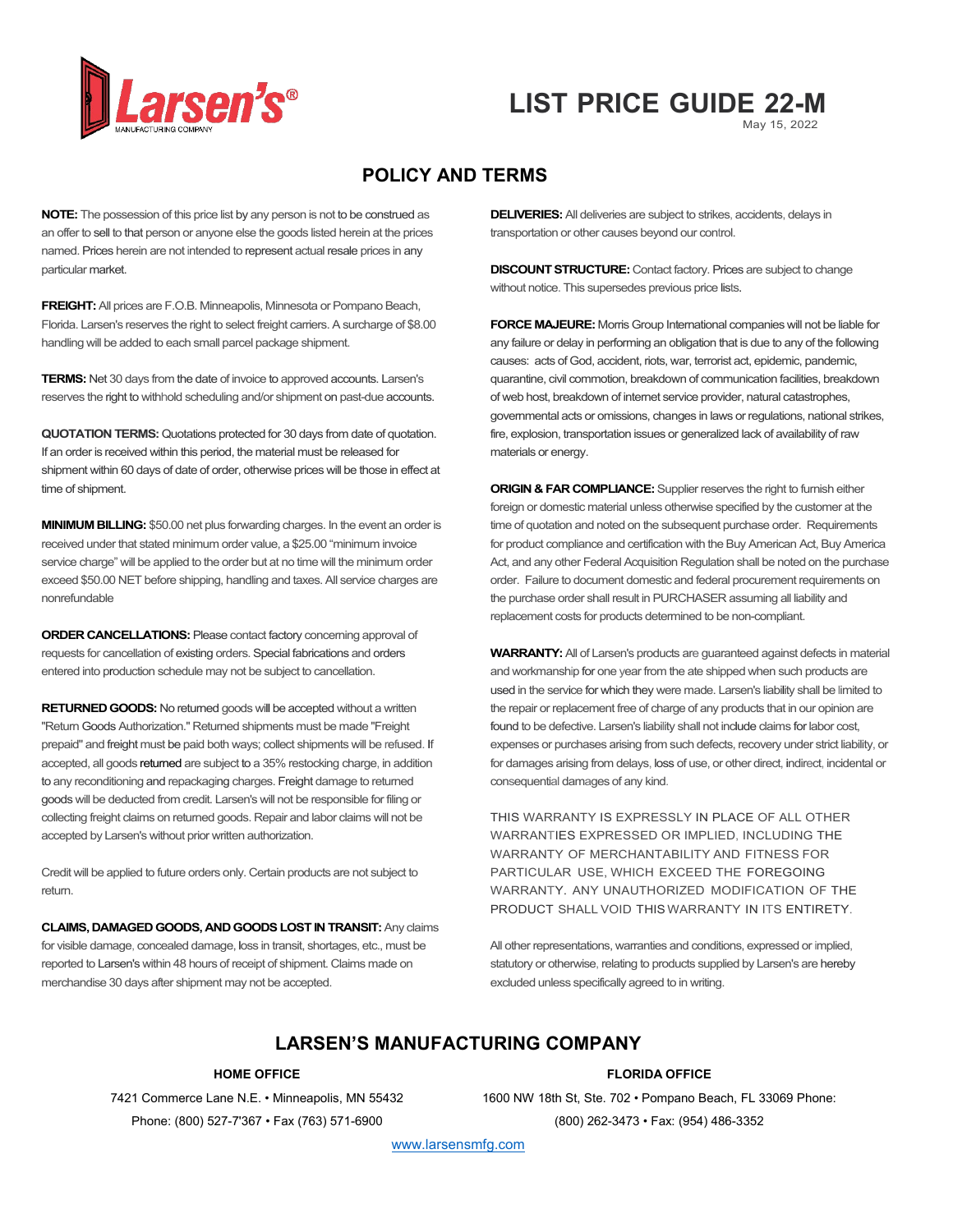

#### **STEEL**

| Gray or<br>Gray or<br>Gray or<br>Gray or<br>Clear<br><b>Bronze</b><br><b>Bronze</b><br><b>SOLID</b><br>Clear<br>Laminated<br>Clear<br>Clear<br>Laminated<br><b>Bronze</b><br><b>Bronze</b><br>Acrylic*<br><b>Safety Glass</b><br><b>DOOR</b><br><b>Tempered</b><br>Acrylic<br><b>Tempered</b><br>Acrylic*<br><b>Tempered</b><br><b>Safety Glass</b><br><b>Acrylic</b><br><b>Tempered</b><br>436.00<br>460.00<br>CALL<br>CALL<br>CALL<br>457.00<br>475.00<br>CALL<br>434.00<br>CALL<br>CALL<br>441.00<br>465.00<br>CALL<br>CALL<br>CALL<br>462.00<br>480.00<br>CALL<br>CALL<br>CALL<br>438.00<br>478.00<br>502.00<br>CALL<br>CALL<br>CALL<br>498.00<br>516.00<br>CALL<br>CALL<br>CALL<br>475.00<br>446.00<br>447.00<br>471.00<br>CALL<br>CALL<br>CALL<br>468.00<br>486.00<br>CALL<br>CALL<br>CALL<br>440.00<br><b>HCS 2434 SM</b><br>441.00<br>465.00<br>CALL<br>CALL<br>CALL<br>462.00<br>CALL<br>480.00<br>CALL<br>CALL<br><b>HCS 2438 R</b><br>482.00<br>515.00<br>CALL<br>CALL<br>CALL<br>489.00<br>507.00<br>CALL<br>CALL<br>CALL<br>466.00<br><b>HCS 2438 RK</b><br>490.00<br>523.00<br>CALL<br>CALL<br>CALL<br>515.00<br>CALL<br>CALL<br>CALL<br>474.00<br>497.00<br><b>HCS 2438 RL</b><br>526.00<br>559.00<br>CALL<br>CALL<br>CALL<br>550.00<br>CALL<br>CALL<br>CALL<br>510.00<br>532.00<br><b>HCS 2438 RT</b><br>493.00<br>526.00<br>CALL<br>CALL<br>CALL<br>CALL<br>CALL<br>CALL<br>478.00<br>500.00<br>518.00<br><b>HCS 2438 SM</b><br>500.00<br>CALL<br>CALL<br>CALL<br>507.00<br>525.00<br>CALL<br>484.00<br>533.00<br>CALL<br>CALL<br><b>HCS2634 R</b><br>487.00<br>CALL<br>CALL<br>CALL<br>437.00<br>454.00<br>CALL<br>460.00<br>478.00<br>CALL<br>CALL<br>462.00<br>495.00<br>445.00<br><b>HCS 2634 RK</b><br>CALL<br>CALL<br>CALL<br>468.00<br>486.00<br>CALL<br>CALL<br>CALL<br>CALL<br>CALL<br>481.00<br><b>HCS 2634 RL</b><br>498.00<br>531.00<br>CALL<br>CALL<br>503.00<br>521.00<br>CALL<br>CALL<br>448.00<br><b>HCS 2634 RT</b><br>465.00<br>498.00<br>CALL<br>CALL<br>CALL<br>489.00<br>CALL<br>CALL<br>CALL<br>471.00<br><b>HCS 2634 SM</b><br>CALL<br>463.00<br>480.00<br>513.00<br>CALL<br>CALL<br>485.00<br>503.00<br>CALL<br>CALL<br>CALL<br><b>HCS 2638 R</b><br>497.00<br>533.00<br>CALL<br>CALL<br>CALL<br>506.00<br>524.00<br>CALL<br>CALL<br>CALL<br>480.00<br>540.00<br>CALL<br>CALL<br>488.00<br><b>HCS 2638 RK</b><br>504.00<br>CALL<br>513.00<br>531.00<br>CALL<br>CALL<br>CALL<br>525.00<br><b>HCS 2638 RL</b><br>541.00<br>577.00<br>CALL<br>CALL<br>CALL<br>550.00<br>568.00<br>CALL<br>CALL<br>CALL<br><b>HCS 2638 RT</b><br>508.00<br>544.00<br>CALL<br>CALL<br>CALL<br>517.00<br>535.00<br>CALL<br>CALL<br>CALL<br>491.00<br><b>HCS 2638 SM</b><br>543.00<br>579.00<br>CALL<br>CALL<br>CALL<br>524.00<br>542.00<br>CALL<br>CALL<br>CALL<br>498.00<br><b>HCS 2642 R</b><br>539.00<br>579.00<br>CALL<br>CALL<br>CALL<br>538.00<br>CALL<br>CALL<br>CALL<br>520.00<br>548.00<br><b>HCS 2642 RK</b><br>548.00<br>588.00<br>CALL<br>CALL<br>CALL<br>557.00<br>547.00<br>CALL<br>CALL<br>CALL<br>529.00<br>589.00<br><b>HCS 2642 RL</b><br>608.00<br>648.00<br>CALL<br>CALL<br>CALL<br>618.00<br>604.00<br>CALL<br>CALL<br>CALL<br><b>HCS 2642 RT</b><br>539.00<br>579.00<br>CALL<br>CALL<br>CALL<br>548.00<br>538.00<br>CALL<br>CALL<br>CALL<br>520.00<br><b>HCS 2642 SM</b><br>CALL<br>CALL<br>CALL<br>575.00<br>CALL<br>559.00<br>572.00<br>612.00<br>587.00<br>CALL<br>CALL<br><b>HCS 3030 R</b><br>500.00<br>CALL<br>CALL<br>CALL<br>CALL<br>CALL<br>423.00<br>467.00<br>445.00<br>463.00<br>CALL<br><b>HCS 3030 RK</b><br>CALL<br>447.00<br>493.00<br>526.00<br>CALL<br>CALL<br>CALL<br>470.00<br>488.00<br>CALL<br>CALL<br>558.00<br>CALL<br>CALL<br>CALL<br>CALL<br>CALL<br>482.00<br>525.00<br>504.00<br>522.00<br>CALL<br>467.00<br>500.00<br>CALL<br>CALL<br>CALL<br>445.00<br>463.00<br>CALL<br>CALL<br>CALL<br>423.00<br>CALL<br>445.00<br>491.00<br>524.00<br>CALL<br>CALL<br>CALL<br>468.00<br>486.00<br>CALL<br>CALL<br>500.00<br>538.00<br>CALL<br>CALL<br>CALL<br>509.00<br>527.00<br>CALL<br>CALL<br>CALL<br>481.00<br>540.00<br>CALL<br>CALL<br>529.00<br>CALL<br>483.00<br>502.00<br>CALL<br>511.00<br>CALL<br>CALL<br>515.00<br>534.00<br>572.00<br>CALL<br>CALL<br>CALL<br>543.00<br>561.00<br>CALL<br>CALL<br>CALL<br>CALL<br>481.00<br>500.00<br>538.00<br>CALL<br>CALL<br>CALL<br>509.00<br>527.00<br>CALL<br>CALL<br>493.00<br>512.00<br>550.00<br>CALL<br>CALL<br>CALL<br>521.00<br>539.00<br>CALL<br>CALL<br>CALL<br>522.00<br>CALL<br>CALL<br>CALL<br>CALL<br>CALL<br>503.00<br>562.00<br>528.00<br>546.00<br>CALL<br>526.00<br>566.00<br>CALL<br>531.00<br>549.00<br>CALL<br>507.00<br>CALL<br>CALL<br>CALL<br>CALL<br><b>HCS 3234 RL</b><br>557.00<br>597.00<br>CALL<br>CALL<br>CALL<br>563.00<br>581.00<br>CALL<br>CALL<br>CALL<br>538.00<br><b>HCS 3234 RT</b><br>522.00<br>562.00<br>528.00<br>546.00<br>CALL<br>CALL<br>503.00<br>CALL<br>CALL<br>CALL<br>CALL<br><b>HCS 3234 SM</b><br>545.00<br>585.00<br>CALL<br>CALL<br>CALL<br>550.00<br>568.00<br>CALL<br>CALL<br>CALL<br>525.00<br><b>HCS 3238 R</b><br>597.00<br>642.00<br>CALL<br>CALL<br>569.00<br>587.00<br>CALL<br>CALL<br>CALL<br>543.00<br>CALL<br><b>HCS 3238 RK</b><br>600.00<br>645.00<br>572.00<br>590.00<br>546.00<br>CALL<br>CALL<br>CALL<br>CALL<br>CALL<br>CALL<br><b>HCS 3238 RL</b><br>599.00<br>644.00<br>689.00<br>CALL<br>CALL<br>CALL<br>614.00<br>632.00<br>CALL<br>CALL<br>CALL<br><b>HCS 3238 RT</b><br>543.00<br>597.00<br>642.00<br>CALL<br>CALL<br>CALL<br>569.00<br>587.00<br>CALL<br>CALL<br>CALL |                     |        |        | <b>FULLY GLAZED DOOR</b> |      |      | <b>VERTICAL OR HORIZONTAL DUO DOOR</b> |        |      |      |      |        |
|---------------------------------------------------------------------------------------------------------------------------------------------------------------------------------------------------------------------------------------------------------------------------------------------------------------------------------------------------------------------------------------------------------------------------------------------------------------------------------------------------------------------------------------------------------------------------------------------------------------------------------------------------------------------------------------------------------------------------------------------------------------------------------------------------------------------------------------------------------------------------------------------------------------------------------------------------------------------------------------------------------------------------------------------------------------------------------------------------------------------------------------------------------------------------------------------------------------------------------------------------------------------------------------------------------------------------------------------------------------------------------------------------------------------------------------------------------------------------------------------------------------------------------------------------------------------------------------------------------------------------------------------------------------------------------------------------------------------------------------------------------------------------------------------------------------------------------------------------------------------------------------------------------------------------------------------------------------------------------------------------------------------------------------------------------------------------------------------------------------------------------------------------------------------------------------------------------------------------------------------------------------------------------------------------------------------------------------------------------------------------------------------------------------------------------------------------------------------------------------------------------------------------------------------------------------------------------------------------------------------------------------------------------------------------------------------------------------------------------------------------------------------------------------------------------------------------------------------------------------------------------------------------------------------------------------------------------------------------------------------------------------------------------------------------------------------------------------------------------------------------------------------------------------------------------------------------------------------------------------------------------------------------------------------------------------------------------------------------------------------------------------------------------------------------------------------------------------------------------------------------------------------------------------------------------------------------------------------------------------------------------------------------------------------------------------------------------------------------------------------------------------------------------------------------------------------------------------------------------------------------------------------------------------------------------------------------------------------------------------------------------------------------------------------------------------------------------------------------------------------------------------------------------------------------------------------------------------------------------------------------------------------------------------------------------------------------------------------------------------------------------------------------------------------------------------------------------------------------------------------------------------------------------------------------------------------------------------------------------------------------------------------------------------------------------------------------------------------------------------------------------------------------------------------------------------------------------------------------------------------------------------------------------------------------------------------------------------------------------------------------------------------------------------------------------------------------------------------------------------------------------------------------------------------------------------------------------------------------------------------------------------------------------------------------------------------------------------------------------------------------------------------------------------------------------------------------------------------------------------------------------------------------------------------------------------|---------------------|--------|--------|--------------------------|------|------|----------------------------------------|--------|------|------|------|--------|
|                                                                                                                                                                                                                                                                                                                                                                                                                                                                                                                                                                                                                                                                                                                                                                                                                                                                                                                                                                                                                                                                                                                                                                                                                                                                                                                                                                                                                                                                                                                                                                                                                                                                                                                                                                                                                                                                                                                                                                                                                                                                                                                                                                                                                                                                                                                                                                                                                                                                                                                                                                                                                                                                                                                                                                                                                                                                                                                                                                                                                                                                                                                                                                                                                                                                                                                                                                                                                                                                                                                                                                                                                                                                                                                                                                                                                                                                                                                                                                                                                                                                                                                                                                                                                                                                                                                                                                                                                                                                                                                                                                                                                                                                                                                                                                                                                                                                                                                                                                                                                                                                                                                                                                                                                                                                                                                                                                                                                                                                                                                                                               |                     |        |        |                          |      |      |                                        |        |      |      |      |        |
|                                                                                                                                                                                                                                                                                                                                                                                                                                                                                                                                                                                                                                                                                                                                                                                                                                                                                                                                                                                                                                                                                                                                                                                                                                                                                                                                                                                                                                                                                                                                                                                                                                                                                                                                                                                                                                                                                                                                                                                                                                                                                                                                                                                                                                                                                                                                                                                                                                                                                                                                                                                                                                                                                                                                                                                                                                                                                                                                                                                                                                                                                                                                                                                                                                                                                                                                                                                                                                                                                                                                                                                                                                                                                                                                                                                                                                                                                                                                                                                                                                                                                                                                                                                                                                                                                                                                                                                                                                                                                                                                                                                                                                                                                                                                                                                                                                                                                                                                                                                                                                                                                                                                                                                                                                                                                                                                                                                                                                                                                                                                                               |                     |        |        |                          |      |      |                                        |        |      |      |      |        |
|                                                                                                                                                                                                                                                                                                                                                                                                                                                                                                                                                                                                                                                                                                                                                                                                                                                                                                                                                                                                                                                                                                                                                                                                                                                                                                                                                                                                                                                                                                                                                                                                                                                                                                                                                                                                                                                                                                                                                                                                                                                                                                                                                                                                                                                                                                                                                                                                                                                                                                                                                                                                                                                                                                                                                                                                                                                                                                                                                                                                                                                                                                                                                                                                                                                                                                                                                                                                                                                                                                                                                                                                                                                                                                                                                                                                                                                                                                                                                                                                                                                                                                                                                                                                                                                                                                                                                                                                                                                                                                                                                                                                                                                                                                                                                                                                                                                                                                                                                                                                                                                                                                                                                                                                                                                                                                                                                                                                                                                                                                                                                               | <b>MODEL NUMBER</b> |        |        |                          |      |      |                                        |        |      |      |      |        |
|                                                                                                                                                                                                                                                                                                                                                                                                                                                                                                                                                                                                                                                                                                                                                                                                                                                                                                                                                                                                                                                                                                                                                                                                                                                                                                                                                                                                                                                                                                                                                                                                                                                                                                                                                                                                                                                                                                                                                                                                                                                                                                                                                                                                                                                                                                                                                                                                                                                                                                                                                                                                                                                                                                                                                                                                                                                                                                                                                                                                                                                                                                                                                                                                                                                                                                                                                                                                                                                                                                                                                                                                                                                                                                                                                                                                                                                                                                                                                                                                                                                                                                                                                                                                                                                                                                                                                                                                                                                                                                                                                                                                                                                                                                                                                                                                                                                                                                                                                                                                                                                                                                                                                                                                                                                                                                                                                                                                                                                                                                                                                               | <b>HCS 2434 R</b>   |        |        |                          |      |      |                                        |        |      |      |      |        |
|                                                                                                                                                                                                                                                                                                                                                                                                                                                                                                                                                                                                                                                                                                                                                                                                                                                                                                                                                                                                                                                                                                                                                                                                                                                                                                                                                                                                                                                                                                                                                                                                                                                                                                                                                                                                                                                                                                                                                                                                                                                                                                                                                                                                                                                                                                                                                                                                                                                                                                                                                                                                                                                                                                                                                                                                                                                                                                                                                                                                                                                                                                                                                                                                                                                                                                                                                                                                                                                                                                                                                                                                                                                                                                                                                                                                                                                                                                                                                                                                                                                                                                                                                                                                                                                                                                                                                                                                                                                                                                                                                                                                                                                                                                                                                                                                                                                                                                                                                                                                                                                                                                                                                                                                                                                                                                                                                                                                                                                                                                                                                               | <b>HCS 2434 RK</b>  |        |        |                          |      |      |                                        |        |      |      |      |        |
|                                                                                                                                                                                                                                                                                                                                                                                                                                                                                                                                                                                                                                                                                                                                                                                                                                                                                                                                                                                                                                                                                                                                                                                                                                                                                                                                                                                                                                                                                                                                                                                                                                                                                                                                                                                                                                                                                                                                                                                                                                                                                                                                                                                                                                                                                                                                                                                                                                                                                                                                                                                                                                                                                                                                                                                                                                                                                                                                                                                                                                                                                                                                                                                                                                                                                                                                                                                                                                                                                                                                                                                                                                                                                                                                                                                                                                                                                                                                                                                                                                                                                                                                                                                                                                                                                                                                                                                                                                                                                                                                                                                                                                                                                                                                                                                                                                                                                                                                                                                                                                                                                                                                                                                                                                                                                                                                                                                                                                                                                                                                                               | <b>HCS 2434 RL</b>  |        |        |                          |      |      |                                        |        |      |      |      |        |
|                                                                                                                                                                                                                                                                                                                                                                                                                                                                                                                                                                                                                                                                                                                                                                                                                                                                                                                                                                                                                                                                                                                                                                                                                                                                                                                                                                                                                                                                                                                                                                                                                                                                                                                                                                                                                                                                                                                                                                                                                                                                                                                                                                                                                                                                                                                                                                                                                                                                                                                                                                                                                                                                                                                                                                                                                                                                                                                                                                                                                                                                                                                                                                                                                                                                                                                                                                                                                                                                                                                                                                                                                                                                                                                                                                                                                                                                                                                                                                                                                                                                                                                                                                                                                                                                                                                                                                                                                                                                                                                                                                                                                                                                                                                                                                                                                                                                                                                                                                                                                                                                                                                                                                                                                                                                                                                                                                                                                                                                                                                                                               | <b>HCS 2434 RT</b>  |        |        |                          |      |      |                                        |        |      |      |      |        |
|                                                                                                                                                                                                                                                                                                                                                                                                                                                                                                                                                                                                                                                                                                                                                                                                                                                                                                                                                                                                                                                                                                                                                                                                                                                                                                                                                                                                                                                                                                                                                                                                                                                                                                                                                                                                                                                                                                                                                                                                                                                                                                                                                                                                                                                                                                                                                                                                                                                                                                                                                                                                                                                                                                                                                                                                                                                                                                                                                                                                                                                                                                                                                                                                                                                                                                                                                                                                                                                                                                                                                                                                                                                                                                                                                                                                                                                                                                                                                                                                                                                                                                                                                                                                                                                                                                                                                                                                                                                                                                                                                                                                                                                                                                                                                                                                                                                                                                                                                                                                                                                                                                                                                                                                                                                                                                                                                                                                                                                                                                                                                               |                     |        |        |                          |      |      |                                        |        |      |      |      |        |
|                                                                                                                                                                                                                                                                                                                                                                                                                                                                                                                                                                                                                                                                                                                                                                                                                                                                                                                                                                                                                                                                                                                                                                                                                                                                                                                                                                                                                                                                                                                                                                                                                                                                                                                                                                                                                                                                                                                                                                                                                                                                                                                                                                                                                                                                                                                                                                                                                                                                                                                                                                                                                                                                                                                                                                                                                                                                                                                                                                                                                                                                                                                                                                                                                                                                                                                                                                                                                                                                                                                                                                                                                                                                                                                                                                                                                                                                                                                                                                                                                                                                                                                                                                                                                                                                                                                                                                                                                                                                                                                                                                                                                                                                                                                                                                                                                                                                                                                                                                                                                                                                                                                                                                                                                                                                                                                                                                                                                                                                                                                                                               |                     |        |        |                          |      |      |                                        |        |      |      |      |        |
|                                                                                                                                                                                                                                                                                                                                                                                                                                                                                                                                                                                                                                                                                                                                                                                                                                                                                                                                                                                                                                                                                                                                                                                                                                                                                                                                                                                                                                                                                                                                                                                                                                                                                                                                                                                                                                                                                                                                                                                                                                                                                                                                                                                                                                                                                                                                                                                                                                                                                                                                                                                                                                                                                                                                                                                                                                                                                                                                                                                                                                                                                                                                                                                                                                                                                                                                                                                                                                                                                                                                                                                                                                                                                                                                                                                                                                                                                                                                                                                                                                                                                                                                                                                                                                                                                                                                                                                                                                                                                                                                                                                                                                                                                                                                                                                                                                                                                                                                                                                                                                                                                                                                                                                                                                                                                                                                                                                                                                                                                                                                                               |                     |        |        |                          |      |      |                                        |        |      |      |      |        |
|                                                                                                                                                                                                                                                                                                                                                                                                                                                                                                                                                                                                                                                                                                                                                                                                                                                                                                                                                                                                                                                                                                                                                                                                                                                                                                                                                                                                                                                                                                                                                                                                                                                                                                                                                                                                                                                                                                                                                                                                                                                                                                                                                                                                                                                                                                                                                                                                                                                                                                                                                                                                                                                                                                                                                                                                                                                                                                                                                                                                                                                                                                                                                                                                                                                                                                                                                                                                                                                                                                                                                                                                                                                                                                                                                                                                                                                                                                                                                                                                                                                                                                                                                                                                                                                                                                                                                                                                                                                                                                                                                                                                                                                                                                                                                                                                                                                                                                                                                                                                                                                                                                                                                                                                                                                                                                                                                                                                                                                                                                                                                               |                     |        |        |                          |      |      |                                        |        |      |      |      |        |
|                                                                                                                                                                                                                                                                                                                                                                                                                                                                                                                                                                                                                                                                                                                                                                                                                                                                                                                                                                                                                                                                                                                                                                                                                                                                                                                                                                                                                                                                                                                                                                                                                                                                                                                                                                                                                                                                                                                                                                                                                                                                                                                                                                                                                                                                                                                                                                                                                                                                                                                                                                                                                                                                                                                                                                                                                                                                                                                                                                                                                                                                                                                                                                                                                                                                                                                                                                                                                                                                                                                                                                                                                                                                                                                                                                                                                                                                                                                                                                                                                                                                                                                                                                                                                                                                                                                                                                                                                                                                                                                                                                                                                                                                                                                                                                                                                                                                                                                                                                                                                                                                                                                                                                                                                                                                                                                                                                                                                                                                                                                                                               |                     |        |        |                          |      |      |                                        |        |      |      |      |        |
|                                                                                                                                                                                                                                                                                                                                                                                                                                                                                                                                                                                                                                                                                                                                                                                                                                                                                                                                                                                                                                                                                                                                                                                                                                                                                                                                                                                                                                                                                                                                                                                                                                                                                                                                                                                                                                                                                                                                                                                                                                                                                                                                                                                                                                                                                                                                                                                                                                                                                                                                                                                                                                                                                                                                                                                                                                                                                                                                                                                                                                                                                                                                                                                                                                                                                                                                                                                                                                                                                                                                                                                                                                                                                                                                                                                                                                                                                                                                                                                                                                                                                                                                                                                                                                                                                                                                                                                                                                                                                                                                                                                                                                                                                                                                                                                                                                                                                                                                                                                                                                                                                                                                                                                                                                                                                                                                                                                                                                                                                                                                                               |                     |        |        |                          |      |      |                                        |        |      |      |      |        |
|                                                                                                                                                                                                                                                                                                                                                                                                                                                                                                                                                                                                                                                                                                                                                                                                                                                                                                                                                                                                                                                                                                                                                                                                                                                                                                                                                                                                                                                                                                                                                                                                                                                                                                                                                                                                                                                                                                                                                                                                                                                                                                                                                                                                                                                                                                                                                                                                                                                                                                                                                                                                                                                                                                                                                                                                                                                                                                                                                                                                                                                                                                                                                                                                                                                                                                                                                                                                                                                                                                                                                                                                                                                                                                                                                                                                                                                                                                                                                                                                                                                                                                                                                                                                                                                                                                                                                                                                                                                                                                                                                                                                                                                                                                                                                                                                                                                                                                                                                                                                                                                                                                                                                                                                                                                                                                                                                                                                                                                                                                                                                               |                     |        |        |                          |      |      |                                        |        |      |      |      |        |
|                                                                                                                                                                                                                                                                                                                                                                                                                                                                                                                                                                                                                                                                                                                                                                                                                                                                                                                                                                                                                                                                                                                                                                                                                                                                                                                                                                                                                                                                                                                                                                                                                                                                                                                                                                                                                                                                                                                                                                                                                                                                                                                                                                                                                                                                                                                                                                                                                                                                                                                                                                                                                                                                                                                                                                                                                                                                                                                                                                                                                                                                                                                                                                                                                                                                                                                                                                                                                                                                                                                                                                                                                                                                                                                                                                                                                                                                                                                                                                                                                                                                                                                                                                                                                                                                                                                                                                                                                                                                                                                                                                                                                                                                                                                                                                                                                                                                                                                                                                                                                                                                                                                                                                                                                                                                                                                                                                                                                                                                                                                                                               |                     |        |        |                          |      |      |                                        |        |      |      |      |        |
|                                                                                                                                                                                                                                                                                                                                                                                                                                                                                                                                                                                                                                                                                                                                                                                                                                                                                                                                                                                                                                                                                                                                                                                                                                                                                                                                                                                                                                                                                                                                                                                                                                                                                                                                                                                                                                                                                                                                                                                                                                                                                                                                                                                                                                                                                                                                                                                                                                                                                                                                                                                                                                                                                                                                                                                                                                                                                                                                                                                                                                                                                                                                                                                                                                                                                                                                                                                                                                                                                                                                                                                                                                                                                                                                                                                                                                                                                                                                                                                                                                                                                                                                                                                                                                                                                                                                                                                                                                                                                                                                                                                                                                                                                                                                                                                                                                                                                                                                                                                                                                                                                                                                                                                                                                                                                                                                                                                                                                                                                                                                                               |                     |        |        |                          |      |      |                                        |        |      |      |      |        |
|                                                                                                                                                                                                                                                                                                                                                                                                                                                                                                                                                                                                                                                                                                                                                                                                                                                                                                                                                                                                                                                                                                                                                                                                                                                                                                                                                                                                                                                                                                                                                                                                                                                                                                                                                                                                                                                                                                                                                                                                                                                                                                                                                                                                                                                                                                                                                                                                                                                                                                                                                                                                                                                                                                                                                                                                                                                                                                                                                                                                                                                                                                                                                                                                                                                                                                                                                                                                                                                                                                                                                                                                                                                                                                                                                                                                                                                                                                                                                                                                                                                                                                                                                                                                                                                                                                                                                                                                                                                                                                                                                                                                                                                                                                                                                                                                                                                                                                                                                                                                                                                                                                                                                                                                                                                                                                                                                                                                                                                                                                                                                               |                     |        |        |                          |      |      |                                        |        |      |      |      |        |
|                                                                                                                                                                                                                                                                                                                                                                                                                                                                                                                                                                                                                                                                                                                                                                                                                                                                                                                                                                                                                                                                                                                                                                                                                                                                                                                                                                                                                                                                                                                                                                                                                                                                                                                                                                                                                                                                                                                                                                                                                                                                                                                                                                                                                                                                                                                                                                                                                                                                                                                                                                                                                                                                                                                                                                                                                                                                                                                                                                                                                                                                                                                                                                                                                                                                                                                                                                                                                                                                                                                                                                                                                                                                                                                                                                                                                                                                                                                                                                                                                                                                                                                                                                                                                                                                                                                                                                                                                                                                                                                                                                                                                                                                                                                                                                                                                                                                                                                                                                                                                                                                                                                                                                                                                                                                                                                                                                                                                                                                                                                                                               |                     |        |        |                          |      |      |                                        |        |      |      |      |        |
|                                                                                                                                                                                                                                                                                                                                                                                                                                                                                                                                                                                                                                                                                                                                                                                                                                                                                                                                                                                                                                                                                                                                                                                                                                                                                                                                                                                                                                                                                                                                                                                                                                                                                                                                                                                                                                                                                                                                                                                                                                                                                                                                                                                                                                                                                                                                                                                                                                                                                                                                                                                                                                                                                                                                                                                                                                                                                                                                                                                                                                                                                                                                                                                                                                                                                                                                                                                                                                                                                                                                                                                                                                                                                                                                                                                                                                                                                                                                                                                                                                                                                                                                                                                                                                                                                                                                                                                                                                                                                                                                                                                                                                                                                                                                                                                                                                                                                                                                                                                                                                                                                                                                                                                                                                                                                                                                                                                                                                                                                                                                                               |                     |        |        |                          |      |      |                                        |        |      |      |      |        |
|                                                                                                                                                                                                                                                                                                                                                                                                                                                                                                                                                                                                                                                                                                                                                                                                                                                                                                                                                                                                                                                                                                                                                                                                                                                                                                                                                                                                                                                                                                                                                                                                                                                                                                                                                                                                                                                                                                                                                                                                                                                                                                                                                                                                                                                                                                                                                                                                                                                                                                                                                                                                                                                                                                                                                                                                                                                                                                                                                                                                                                                                                                                                                                                                                                                                                                                                                                                                                                                                                                                                                                                                                                                                                                                                                                                                                                                                                                                                                                                                                                                                                                                                                                                                                                                                                                                                                                                                                                                                                                                                                                                                                                                                                                                                                                                                                                                                                                                                                                                                                                                                                                                                                                                                                                                                                                                                                                                                                                                                                                                                                               |                     |        |        |                          |      |      |                                        |        |      |      |      |        |
|                                                                                                                                                                                                                                                                                                                                                                                                                                                                                                                                                                                                                                                                                                                                                                                                                                                                                                                                                                                                                                                                                                                                                                                                                                                                                                                                                                                                                                                                                                                                                                                                                                                                                                                                                                                                                                                                                                                                                                                                                                                                                                                                                                                                                                                                                                                                                                                                                                                                                                                                                                                                                                                                                                                                                                                                                                                                                                                                                                                                                                                                                                                                                                                                                                                                                                                                                                                                                                                                                                                                                                                                                                                                                                                                                                                                                                                                                                                                                                                                                                                                                                                                                                                                                                                                                                                                                                                                                                                                                                                                                                                                                                                                                                                                                                                                                                                                                                                                                                                                                                                                                                                                                                                                                                                                                                                                                                                                                                                                                                                                                               |                     |        |        |                          |      |      |                                        |        |      |      |      |        |
|                                                                                                                                                                                                                                                                                                                                                                                                                                                                                                                                                                                                                                                                                                                                                                                                                                                                                                                                                                                                                                                                                                                                                                                                                                                                                                                                                                                                                                                                                                                                                                                                                                                                                                                                                                                                                                                                                                                                                                                                                                                                                                                                                                                                                                                                                                                                                                                                                                                                                                                                                                                                                                                                                                                                                                                                                                                                                                                                                                                                                                                                                                                                                                                                                                                                                                                                                                                                                                                                                                                                                                                                                                                                                                                                                                                                                                                                                                                                                                                                                                                                                                                                                                                                                                                                                                                                                                                                                                                                                                                                                                                                                                                                                                                                                                                                                                                                                                                                                                                                                                                                                                                                                                                                                                                                                                                                                                                                                                                                                                                                                               |                     |        |        |                          |      |      |                                        |        |      |      |      |        |
|                                                                                                                                                                                                                                                                                                                                                                                                                                                                                                                                                                                                                                                                                                                                                                                                                                                                                                                                                                                                                                                                                                                                                                                                                                                                                                                                                                                                                                                                                                                                                                                                                                                                                                                                                                                                                                                                                                                                                                                                                                                                                                                                                                                                                                                                                                                                                                                                                                                                                                                                                                                                                                                                                                                                                                                                                                                                                                                                                                                                                                                                                                                                                                                                                                                                                                                                                                                                                                                                                                                                                                                                                                                                                                                                                                                                                                                                                                                                                                                                                                                                                                                                                                                                                                                                                                                                                                                                                                                                                                                                                                                                                                                                                                                                                                                                                                                                                                                                                                                                                                                                                                                                                                                                                                                                                                                                                                                                                                                                                                                                                               |                     |        |        |                          |      |      |                                        |        |      |      |      |        |
|                                                                                                                                                                                                                                                                                                                                                                                                                                                                                                                                                                                                                                                                                                                                                                                                                                                                                                                                                                                                                                                                                                                                                                                                                                                                                                                                                                                                                                                                                                                                                                                                                                                                                                                                                                                                                                                                                                                                                                                                                                                                                                                                                                                                                                                                                                                                                                                                                                                                                                                                                                                                                                                                                                                                                                                                                                                                                                                                                                                                                                                                                                                                                                                                                                                                                                                                                                                                                                                                                                                                                                                                                                                                                                                                                                                                                                                                                                                                                                                                                                                                                                                                                                                                                                                                                                                                                                                                                                                                                                                                                                                                                                                                                                                                                                                                                                                                                                                                                                                                                                                                                                                                                                                                                                                                                                                                                                                                                                                                                                                                                               |                     |        |        |                          |      |      |                                        |        |      |      |      |        |
|                                                                                                                                                                                                                                                                                                                                                                                                                                                                                                                                                                                                                                                                                                                                                                                                                                                                                                                                                                                                                                                                                                                                                                                                                                                                                                                                                                                                                                                                                                                                                                                                                                                                                                                                                                                                                                                                                                                                                                                                                                                                                                                                                                                                                                                                                                                                                                                                                                                                                                                                                                                                                                                                                                                                                                                                                                                                                                                                                                                                                                                                                                                                                                                                                                                                                                                                                                                                                                                                                                                                                                                                                                                                                                                                                                                                                                                                                                                                                                                                                                                                                                                                                                                                                                                                                                                                                                                                                                                                                                                                                                                                                                                                                                                                                                                                                                                                                                                                                                                                                                                                                                                                                                                                                                                                                                                                                                                                                                                                                                                                                               |                     |        |        |                          |      |      |                                        |        |      |      |      |        |
|                                                                                                                                                                                                                                                                                                                                                                                                                                                                                                                                                                                                                                                                                                                                                                                                                                                                                                                                                                                                                                                                                                                                                                                                                                                                                                                                                                                                                                                                                                                                                                                                                                                                                                                                                                                                                                                                                                                                                                                                                                                                                                                                                                                                                                                                                                                                                                                                                                                                                                                                                                                                                                                                                                                                                                                                                                                                                                                                                                                                                                                                                                                                                                                                                                                                                                                                                                                                                                                                                                                                                                                                                                                                                                                                                                                                                                                                                                                                                                                                                                                                                                                                                                                                                                                                                                                                                                                                                                                                                                                                                                                                                                                                                                                                                                                                                                                                                                                                                                                                                                                                                                                                                                                                                                                                                                                                                                                                                                                                                                                                                               |                     |        |        |                          |      |      |                                        |        |      |      |      |        |
|                                                                                                                                                                                                                                                                                                                                                                                                                                                                                                                                                                                                                                                                                                                                                                                                                                                                                                                                                                                                                                                                                                                                                                                                                                                                                                                                                                                                                                                                                                                                                                                                                                                                                                                                                                                                                                                                                                                                                                                                                                                                                                                                                                                                                                                                                                                                                                                                                                                                                                                                                                                                                                                                                                                                                                                                                                                                                                                                                                                                                                                                                                                                                                                                                                                                                                                                                                                                                                                                                                                                                                                                                                                                                                                                                                                                                                                                                                                                                                                                                                                                                                                                                                                                                                                                                                                                                                                                                                                                                                                                                                                                                                                                                                                                                                                                                                                                                                                                                                                                                                                                                                                                                                                                                                                                                                                                                                                                                                                                                                                                                               |                     |        |        |                          |      |      |                                        |        |      |      |      |        |
|                                                                                                                                                                                                                                                                                                                                                                                                                                                                                                                                                                                                                                                                                                                                                                                                                                                                                                                                                                                                                                                                                                                                                                                                                                                                                                                                                                                                                                                                                                                                                                                                                                                                                                                                                                                                                                                                                                                                                                                                                                                                                                                                                                                                                                                                                                                                                                                                                                                                                                                                                                                                                                                                                                                                                                                                                                                                                                                                                                                                                                                                                                                                                                                                                                                                                                                                                                                                                                                                                                                                                                                                                                                                                                                                                                                                                                                                                                                                                                                                                                                                                                                                                                                                                                                                                                                                                                                                                                                                                                                                                                                                                                                                                                                                                                                                                                                                                                                                                                                                                                                                                                                                                                                                                                                                                                                                                                                                                                                                                                                                                               |                     |        |        |                          |      |      |                                        |        |      |      |      |        |
|                                                                                                                                                                                                                                                                                                                                                                                                                                                                                                                                                                                                                                                                                                                                                                                                                                                                                                                                                                                                                                                                                                                                                                                                                                                                                                                                                                                                                                                                                                                                                                                                                                                                                                                                                                                                                                                                                                                                                                                                                                                                                                                                                                                                                                                                                                                                                                                                                                                                                                                                                                                                                                                                                                                                                                                                                                                                                                                                                                                                                                                                                                                                                                                                                                                                                                                                                                                                                                                                                                                                                                                                                                                                                                                                                                                                                                                                                                                                                                                                                                                                                                                                                                                                                                                                                                                                                                                                                                                                                                                                                                                                                                                                                                                                                                                                                                                                                                                                                                                                                                                                                                                                                                                                                                                                                                                                                                                                                                                                                                                                                               |                     |        |        |                          |      |      |                                        |        |      |      |      |        |
|                                                                                                                                                                                                                                                                                                                                                                                                                                                                                                                                                                                                                                                                                                                                                                                                                                                                                                                                                                                                                                                                                                                                                                                                                                                                                                                                                                                                                                                                                                                                                                                                                                                                                                                                                                                                                                                                                                                                                                                                                                                                                                                                                                                                                                                                                                                                                                                                                                                                                                                                                                                                                                                                                                                                                                                                                                                                                                                                                                                                                                                                                                                                                                                                                                                                                                                                                                                                                                                                                                                                                                                                                                                                                                                                                                                                                                                                                                                                                                                                                                                                                                                                                                                                                                                                                                                                                                                                                                                                                                                                                                                                                                                                                                                                                                                                                                                                                                                                                                                                                                                                                                                                                                                                                                                                                                                                                                                                                                                                                                                                                               |                     |        |        |                          |      |      |                                        |        |      |      |      |        |
|                                                                                                                                                                                                                                                                                                                                                                                                                                                                                                                                                                                                                                                                                                                                                                                                                                                                                                                                                                                                                                                                                                                                                                                                                                                                                                                                                                                                                                                                                                                                                                                                                                                                                                                                                                                                                                                                                                                                                                                                                                                                                                                                                                                                                                                                                                                                                                                                                                                                                                                                                                                                                                                                                                                                                                                                                                                                                                                                                                                                                                                                                                                                                                                                                                                                                                                                                                                                                                                                                                                                                                                                                                                                                                                                                                                                                                                                                                                                                                                                                                                                                                                                                                                                                                                                                                                                                                                                                                                                                                                                                                                                                                                                                                                                                                                                                                                                                                                                                                                                                                                                                                                                                                                                                                                                                                                                                                                                                                                                                                                                                               |                     |        |        |                          |      |      |                                        |        |      |      |      |        |
|                                                                                                                                                                                                                                                                                                                                                                                                                                                                                                                                                                                                                                                                                                                                                                                                                                                                                                                                                                                                                                                                                                                                                                                                                                                                                                                                                                                                                                                                                                                                                                                                                                                                                                                                                                                                                                                                                                                                                                                                                                                                                                                                                                                                                                                                                                                                                                                                                                                                                                                                                                                                                                                                                                                                                                                                                                                                                                                                                                                                                                                                                                                                                                                                                                                                                                                                                                                                                                                                                                                                                                                                                                                                                                                                                                                                                                                                                                                                                                                                                                                                                                                                                                                                                                                                                                                                                                                                                                                                                                                                                                                                                                                                                                                                                                                                                                                                                                                                                                                                                                                                                                                                                                                                                                                                                                                                                                                                                                                                                                                                                               |                     |        |        |                          |      |      |                                        |        |      |      |      |        |
|                                                                                                                                                                                                                                                                                                                                                                                                                                                                                                                                                                                                                                                                                                                                                                                                                                                                                                                                                                                                                                                                                                                                                                                                                                                                                                                                                                                                                                                                                                                                                                                                                                                                                                                                                                                                                                                                                                                                                                                                                                                                                                                                                                                                                                                                                                                                                                                                                                                                                                                                                                                                                                                                                                                                                                                                                                                                                                                                                                                                                                                                                                                                                                                                                                                                                                                                                                                                                                                                                                                                                                                                                                                                                                                                                                                                                                                                                                                                                                                                                                                                                                                                                                                                                                                                                                                                                                                                                                                                                                                                                                                                                                                                                                                                                                                                                                                                                                                                                                                                                                                                                                                                                                                                                                                                                                                                                                                                                                                                                                                                                               |                     |        |        |                          |      |      |                                        |        |      |      |      |        |
|                                                                                                                                                                                                                                                                                                                                                                                                                                                                                                                                                                                                                                                                                                                                                                                                                                                                                                                                                                                                                                                                                                                                                                                                                                                                                                                                                                                                                                                                                                                                                                                                                                                                                                                                                                                                                                                                                                                                                                                                                                                                                                                                                                                                                                                                                                                                                                                                                                                                                                                                                                                                                                                                                                                                                                                                                                                                                                                                                                                                                                                                                                                                                                                                                                                                                                                                                                                                                                                                                                                                                                                                                                                                                                                                                                                                                                                                                                                                                                                                                                                                                                                                                                                                                                                                                                                                                                                                                                                                                                                                                                                                                                                                                                                                                                                                                                                                                                                                                                                                                                                                                                                                                                                                                                                                                                                                                                                                                                                                                                                                                               |                     |        |        |                          |      |      |                                        |        |      |      |      |        |
|                                                                                                                                                                                                                                                                                                                                                                                                                                                                                                                                                                                                                                                                                                                                                                                                                                                                                                                                                                                                                                                                                                                                                                                                                                                                                                                                                                                                                                                                                                                                                                                                                                                                                                                                                                                                                                                                                                                                                                                                                                                                                                                                                                                                                                                                                                                                                                                                                                                                                                                                                                                                                                                                                                                                                                                                                                                                                                                                                                                                                                                                                                                                                                                                                                                                                                                                                                                                                                                                                                                                                                                                                                                                                                                                                                                                                                                                                                                                                                                                                                                                                                                                                                                                                                                                                                                                                                                                                                                                                                                                                                                                                                                                                                                                                                                                                                                                                                                                                                                                                                                                                                                                                                                                                                                                                                                                                                                                                                                                                                                                                               |                     |        |        |                          |      |      |                                        |        |      |      |      |        |
|                                                                                                                                                                                                                                                                                                                                                                                                                                                                                                                                                                                                                                                                                                                                                                                                                                                                                                                                                                                                                                                                                                                                                                                                                                                                                                                                                                                                                                                                                                                                                                                                                                                                                                                                                                                                                                                                                                                                                                                                                                                                                                                                                                                                                                                                                                                                                                                                                                                                                                                                                                                                                                                                                                                                                                                                                                                                                                                                                                                                                                                                                                                                                                                                                                                                                                                                                                                                                                                                                                                                                                                                                                                                                                                                                                                                                                                                                                                                                                                                                                                                                                                                                                                                                                                                                                                                                                                                                                                                                                                                                                                                                                                                                                                                                                                                                                                                                                                                                                                                                                                                                                                                                                                                                                                                                                                                                                                                                                                                                                                                                               |                     |        |        |                          |      |      |                                        |        |      |      |      |        |
|                                                                                                                                                                                                                                                                                                                                                                                                                                                                                                                                                                                                                                                                                                                                                                                                                                                                                                                                                                                                                                                                                                                                                                                                                                                                                                                                                                                                                                                                                                                                                                                                                                                                                                                                                                                                                                                                                                                                                                                                                                                                                                                                                                                                                                                                                                                                                                                                                                                                                                                                                                                                                                                                                                                                                                                                                                                                                                                                                                                                                                                                                                                                                                                                                                                                                                                                                                                                                                                                                                                                                                                                                                                                                                                                                                                                                                                                                                                                                                                                                                                                                                                                                                                                                                                                                                                                                                                                                                                                                                                                                                                                                                                                                                                                                                                                                                                                                                                                                                                                                                                                                                                                                                                                                                                                                                                                                                                                                                                                                                                                                               | <b>HCS 3030 RL</b>  |        |        |                          |      |      |                                        |        |      |      |      |        |
|                                                                                                                                                                                                                                                                                                                                                                                                                                                                                                                                                                                                                                                                                                                                                                                                                                                                                                                                                                                                                                                                                                                                                                                                                                                                                                                                                                                                                                                                                                                                                                                                                                                                                                                                                                                                                                                                                                                                                                                                                                                                                                                                                                                                                                                                                                                                                                                                                                                                                                                                                                                                                                                                                                                                                                                                                                                                                                                                                                                                                                                                                                                                                                                                                                                                                                                                                                                                                                                                                                                                                                                                                                                                                                                                                                                                                                                                                                                                                                                                                                                                                                                                                                                                                                                                                                                                                                                                                                                                                                                                                                                                                                                                                                                                                                                                                                                                                                                                                                                                                                                                                                                                                                                                                                                                                                                                                                                                                                                                                                                                                               | <b>HCS 3030 RT</b>  |        |        |                          |      |      |                                        |        |      |      |      |        |
|                                                                                                                                                                                                                                                                                                                                                                                                                                                                                                                                                                                                                                                                                                                                                                                                                                                                                                                                                                                                                                                                                                                                                                                                                                                                                                                                                                                                                                                                                                                                                                                                                                                                                                                                                                                                                                                                                                                                                                                                                                                                                                                                                                                                                                                                                                                                                                                                                                                                                                                                                                                                                                                                                                                                                                                                                                                                                                                                                                                                                                                                                                                                                                                                                                                                                                                                                                                                                                                                                                                                                                                                                                                                                                                                                                                                                                                                                                                                                                                                                                                                                                                                                                                                                                                                                                                                                                                                                                                                                                                                                                                                                                                                                                                                                                                                                                                                                                                                                                                                                                                                                                                                                                                                                                                                                                                                                                                                                                                                                                                                                               | <b>HCS 3030 SM</b>  |        |        |                          |      |      |                                        |        |      |      |      |        |
|                                                                                                                                                                                                                                                                                                                                                                                                                                                                                                                                                                                                                                                                                                                                                                                                                                                                                                                                                                                                                                                                                                                                                                                                                                                                                                                                                                                                                                                                                                                                                                                                                                                                                                                                                                                                                                                                                                                                                                                                                                                                                                                                                                                                                                                                                                                                                                                                                                                                                                                                                                                                                                                                                                                                                                                                                                                                                                                                                                                                                                                                                                                                                                                                                                                                                                                                                                                                                                                                                                                                                                                                                                                                                                                                                                                                                                                                                                                                                                                                                                                                                                                                                                                                                                                                                                                                                                                                                                                                                                                                                                                                                                                                                                                                                                                                                                                                                                                                                                                                                                                                                                                                                                                                                                                                                                                                                                                                                                                                                                                                                               |                     |        |        |                          |      |      |                                        |        |      |      |      |        |
|                                                                                                                                                                                                                                                                                                                                                                                                                                                                                                                                                                                                                                                                                                                                                                                                                                                                                                                                                                                                                                                                                                                                                                                                                                                                                                                                                                                                                                                                                                                                                                                                                                                                                                                                                                                                                                                                                                                                                                                                                                                                                                                                                                                                                                                                                                                                                                                                                                                                                                                                                                                                                                                                                                                                                                                                                                                                                                                                                                                                                                                                                                                                                                                                                                                                                                                                                                                                                                                                                                                                                                                                                                                                                                                                                                                                                                                                                                                                                                                                                                                                                                                                                                                                                                                                                                                                                                                                                                                                                                                                                                                                                                                                                                                                                                                                                                                                                                                                                                                                                                                                                                                                                                                                                                                                                                                                                                                                                                                                                                                                                               | <b>HCS 3232 R</b>   |        |        |                          |      |      |                                        |        |      |      |      |        |
|                                                                                                                                                                                                                                                                                                                                                                                                                                                                                                                                                                                                                                                                                                                                                                                                                                                                                                                                                                                                                                                                                                                                                                                                                                                                                                                                                                                                                                                                                                                                                                                                                                                                                                                                                                                                                                                                                                                                                                                                                                                                                                                                                                                                                                                                                                                                                                                                                                                                                                                                                                                                                                                                                                                                                                                                                                                                                                                                                                                                                                                                                                                                                                                                                                                                                                                                                                                                                                                                                                                                                                                                                                                                                                                                                                                                                                                                                                                                                                                                                                                                                                                                                                                                                                                                                                                                                                                                                                                                                                                                                                                                                                                                                                                                                                                                                                                                                                                                                                                                                                                                                                                                                                                                                                                                                                                                                                                                                                                                                                                                                               | <b>HCS 3232 RK</b>  |        |        |                          |      |      |                                        |        |      |      |      |        |
|                                                                                                                                                                                                                                                                                                                                                                                                                                                                                                                                                                                                                                                                                                                                                                                                                                                                                                                                                                                                                                                                                                                                                                                                                                                                                                                                                                                                                                                                                                                                                                                                                                                                                                                                                                                                                                                                                                                                                                                                                                                                                                                                                                                                                                                                                                                                                                                                                                                                                                                                                                                                                                                                                                                                                                                                                                                                                                                                                                                                                                                                                                                                                                                                                                                                                                                                                                                                                                                                                                                                                                                                                                                                                                                                                                                                                                                                                                                                                                                                                                                                                                                                                                                                                                                                                                                                                                                                                                                                                                                                                                                                                                                                                                                                                                                                                                                                                                                                                                                                                                                                                                                                                                                                                                                                                                                                                                                                                                                                                                                                                               | <b>HCS 3232 RL</b>  |        |        |                          |      |      |                                        |        |      |      |      |        |
|                                                                                                                                                                                                                                                                                                                                                                                                                                                                                                                                                                                                                                                                                                                                                                                                                                                                                                                                                                                                                                                                                                                                                                                                                                                                                                                                                                                                                                                                                                                                                                                                                                                                                                                                                                                                                                                                                                                                                                                                                                                                                                                                                                                                                                                                                                                                                                                                                                                                                                                                                                                                                                                                                                                                                                                                                                                                                                                                                                                                                                                                                                                                                                                                                                                                                                                                                                                                                                                                                                                                                                                                                                                                                                                                                                                                                                                                                                                                                                                                                                                                                                                                                                                                                                                                                                                                                                                                                                                                                                                                                                                                                                                                                                                                                                                                                                                                                                                                                                                                                                                                                                                                                                                                                                                                                                                                                                                                                                                                                                                                                               | <b>HCS 3232 RT</b>  |        |        |                          |      |      |                                        |        |      |      |      |        |
|                                                                                                                                                                                                                                                                                                                                                                                                                                                                                                                                                                                                                                                                                                                                                                                                                                                                                                                                                                                                                                                                                                                                                                                                                                                                                                                                                                                                                                                                                                                                                                                                                                                                                                                                                                                                                                                                                                                                                                                                                                                                                                                                                                                                                                                                                                                                                                                                                                                                                                                                                                                                                                                                                                                                                                                                                                                                                                                                                                                                                                                                                                                                                                                                                                                                                                                                                                                                                                                                                                                                                                                                                                                                                                                                                                                                                                                                                                                                                                                                                                                                                                                                                                                                                                                                                                                                                                                                                                                                                                                                                                                                                                                                                                                                                                                                                                                                                                                                                                                                                                                                                                                                                                                                                                                                                                                                                                                                                                                                                                                                                               | <b>HCS 3232 SM</b>  |        |        |                          |      |      |                                        |        |      |      |      |        |
|                                                                                                                                                                                                                                                                                                                                                                                                                                                                                                                                                                                                                                                                                                                                                                                                                                                                                                                                                                                                                                                                                                                                                                                                                                                                                                                                                                                                                                                                                                                                                                                                                                                                                                                                                                                                                                                                                                                                                                                                                                                                                                                                                                                                                                                                                                                                                                                                                                                                                                                                                                                                                                                                                                                                                                                                                                                                                                                                                                                                                                                                                                                                                                                                                                                                                                                                                                                                                                                                                                                                                                                                                                                                                                                                                                                                                                                                                                                                                                                                                                                                                                                                                                                                                                                                                                                                                                                                                                                                                                                                                                                                                                                                                                                                                                                                                                                                                                                                                                                                                                                                                                                                                                                                                                                                                                                                                                                                                                                                                                                                                               |                     |        |        |                          |      |      |                                        |        |      |      |      |        |
|                                                                                                                                                                                                                                                                                                                                                                                                                                                                                                                                                                                                                                                                                                                                                                                                                                                                                                                                                                                                                                                                                                                                                                                                                                                                                                                                                                                                                                                                                                                                                                                                                                                                                                                                                                                                                                                                                                                                                                                                                                                                                                                                                                                                                                                                                                                                                                                                                                                                                                                                                                                                                                                                                                                                                                                                                                                                                                                                                                                                                                                                                                                                                                                                                                                                                                                                                                                                                                                                                                                                                                                                                                                                                                                                                                                                                                                                                                                                                                                                                                                                                                                                                                                                                                                                                                                                                                                                                                                                                                                                                                                                                                                                                                                                                                                                                                                                                                                                                                                                                                                                                                                                                                                                                                                                                                                                                                                                                                                                                                                                                               | <b>HCS 3234 R</b>   |        |        |                          |      |      |                                        |        |      |      |      |        |
|                                                                                                                                                                                                                                                                                                                                                                                                                                                                                                                                                                                                                                                                                                                                                                                                                                                                                                                                                                                                                                                                                                                                                                                                                                                                                                                                                                                                                                                                                                                                                                                                                                                                                                                                                                                                                                                                                                                                                                                                                                                                                                                                                                                                                                                                                                                                                                                                                                                                                                                                                                                                                                                                                                                                                                                                                                                                                                                                                                                                                                                                                                                                                                                                                                                                                                                                                                                                                                                                                                                                                                                                                                                                                                                                                                                                                                                                                                                                                                                                                                                                                                                                                                                                                                                                                                                                                                                                                                                                                                                                                                                                                                                                                                                                                                                                                                                                                                                                                                                                                                                                                                                                                                                                                                                                                                                                                                                                                                                                                                                                                               | <b>HCS 3234 RK</b>  |        |        |                          |      |      |                                        |        |      |      |      |        |
|                                                                                                                                                                                                                                                                                                                                                                                                                                                                                                                                                                                                                                                                                                                                                                                                                                                                                                                                                                                                                                                                                                                                                                                                                                                                                                                                                                                                                                                                                                                                                                                                                                                                                                                                                                                                                                                                                                                                                                                                                                                                                                                                                                                                                                                                                                                                                                                                                                                                                                                                                                                                                                                                                                                                                                                                                                                                                                                                                                                                                                                                                                                                                                                                                                                                                                                                                                                                                                                                                                                                                                                                                                                                                                                                                                                                                                                                                                                                                                                                                                                                                                                                                                                                                                                                                                                                                                                                                                                                                                                                                                                                                                                                                                                                                                                                                                                                                                                                                                                                                                                                                                                                                                                                                                                                                                                                                                                                                                                                                                                                                               |                     |        |        |                          |      |      |                                        |        |      |      |      |        |
|                                                                                                                                                                                                                                                                                                                                                                                                                                                                                                                                                                                                                                                                                                                                                                                                                                                                                                                                                                                                                                                                                                                                                                                                                                                                                                                                                                                                                                                                                                                                                                                                                                                                                                                                                                                                                                                                                                                                                                                                                                                                                                                                                                                                                                                                                                                                                                                                                                                                                                                                                                                                                                                                                                                                                                                                                                                                                                                                                                                                                                                                                                                                                                                                                                                                                                                                                                                                                                                                                                                                                                                                                                                                                                                                                                                                                                                                                                                                                                                                                                                                                                                                                                                                                                                                                                                                                                                                                                                                                                                                                                                                                                                                                                                                                                                                                                                                                                                                                                                                                                                                                                                                                                                                                                                                                                                                                                                                                                                                                                                                                               |                     |        |        |                          |      |      |                                        |        |      |      |      |        |
|                                                                                                                                                                                                                                                                                                                                                                                                                                                                                                                                                                                                                                                                                                                                                                                                                                                                                                                                                                                                                                                                                                                                                                                                                                                                                                                                                                                                                                                                                                                                                                                                                                                                                                                                                                                                                                                                                                                                                                                                                                                                                                                                                                                                                                                                                                                                                                                                                                                                                                                                                                                                                                                                                                                                                                                                                                                                                                                                                                                                                                                                                                                                                                                                                                                                                                                                                                                                                                                                                                                                                                                                                                                                                                                                                                                                                                                                                                                                                                                                                                                                                                                                                                                                                                                                                                                                                                                                                                                                                                                                                                                                                                                                                                                                                                                                                                                                                                                                                                                                                                                                                                                                                                                                                                                                                                                                                                                                                                                                                                                                                               |                     |        |        |                          |      |      |                                        |        |      |      |      |        |
|                                                                                                                                                                                                                                                                                                                                                                                                                                                                                                                                                                                                                                                                                                                                                                                                                                                                                                                                                                                                                                                                                                                                                                                                                                                                                                                                                                                                                                                                                                                                                                                                                                                                                                                                                                                                                                                                                                                                                                                                                                                                                                                                                                                                                                                                                                                                                                                                                                                                                                                                                                                                                                                                                                                                                                                                                                                                                                                                                                                                                                                                                                                                                                                                                                                                                                                                                                                                                                                                                                                                                                                                                                                                                                                                                                                                                                                                                                                                                                                                                                                                                                                                                                                                                                                                                                                                                                                                                                                                                                                                                                                                                                                                                                                                                                                                                                                                                                                                                                                                                                                                                                                                                                                                                                                                                                                                                                                                                                                                                                                                                               |                     |        |        |                          |      |      |                                        |        |      |      |      |        |
|                                                                                                                                                                                                                                                                                                                                                                                                                                                                                                                                                                                                                                                                                                                                                                                                                                                                                                                                                                                                                                                                                                                                                                                                                                                                                                                                                                                                                                                                                                                                                                                                                                                                                                                                                                                                                                                                                                                                                                                                                                                                                                                                                                                                                                                                                                                                                                                                                                                                                                                                                                                                                                                                                                                                                                                                                                                                                                                                                                                                                                                                                                                                                                                                                                                                                                                                                                                                                                                                                                                                                                                                                                                                                                                                                                                                                                                                                                                                                                                                                                                                                                                                                                                                                                                                                                                                                                                                                                                                                                                                                                                                                                                                                                                                                                                                                                                                                                                                                                                                                                                                                                                                                                                                                                                                                                                                                                                                                                                                                                                                                               |                     |        |        |                          |      |      |                                        |        |      |      |      |        |
|                                                                                                                                                                                                                                                                                                                                                                                                                                                                                                                                                                                                                                                                                                                                                                                                                                                                                                                                                                                                                                                                                                                                                                                                                                                                                                                                                                                                                                                                                                                                                                                                                                                                                                                                                                                                                                                                                                                                                                                                                                                                                                                                                                                                                                                                                                                                                                                                                                                                                                                                                                                                                                                                                                                                                                                                                                                                                                                                                                                                                                                                                                                                                                                                                                                                                                                                                                                                                                                                                                                                                                                                                                                                                                                                                                                                                                                                                                                                                                                                                                                                                                                                                                                                                                                                                                                                                                                                                                                                                                                                                                                                                                                                                                                                                                                                                                                                                                                                                                                                                                                                                                                                                                                                                                                                                                                                                                                                                                                                                                                                                               |                     |        |        |                          |      |      |                                        |        |      |      |      |        |
|                                                                                                                                                                                                                                                                                                                                                                                                                                                                                                                                                                                                                                                                                                                                                                                                                                                                                                                                                                                                                                                                                                                                                                                                                                                                                                                                                                                                                                                                                                                                                                                                                                                                                                                                                                                                                                                                                                                                                                                                                                                                                                                                                                                                                                                                                                                                                                                                                                                                                                                                                                                                                                                                                                                                                                                                                                                                                                                                                                                                                                                                                                                                                                                                                                                                                                                                                                                                                                                                                                                                                                                                                                                                                                                                                                                                                                                                                                                                                                                                                                                                                                                                                                                                                                                                                                                                                                                                                                                                                                                                                                                                                                                                                                                                                                                                                                                                                                                                                                                                                                                                                                                                                                                                                                                                                                                                                                                                                                                                                                                                                               |                     |        |        |                          |      |      |                                        |        |      |      |      |        |
|                                                                                                                                                                                                                                                                                                                                                                                                                                                                                                                                                                                                                                                                                                                                                                                                                                                                                                                                                                                                                                                                                                                                                                                                                                                                                                                                                                                                                                                                                                                                                                                                                                                                                                                                                                                                                                                                                                                                                                                                                                                                                                                                                                                                                                                                                                                                                                                                                                                                                                                                                                                                                                                                                                                                                                                                                                                                                                                                                                                                                                                                                                                                                                                                                                                                                                                                                                                                                                                                                                                                                                                                                                                                                                                                                                                                                                                                                                                                                                                                                                                                                                                                                                                                                                                                                                                                                                                                                                                                                                                                                                                                                                                                                                                                                                                                                                                                                                                                                                                                                                                                                                                                                                                                                                                                                                                                                                                                                                                                                                                                                               |                     |        |        |                          |      |      |                                        |        |      |      |      |        |
|                                                                                                                                                                                                                                                                                                                                                                                                                                                                                                                                                                                                                                                                                                                                                                                                                                                                                                                                                                                                                                                                                                                                                                                                                                                                                                                                                                                                                                                                                                                                                                                                                                                                                                                                                                                                                                                                                                                                                                                                                                                                                                                                                                                                                                                                                                                                                                                                                                                                                                                                                                                                                                                                                                                                                                                                                                                                                                                                                                                                                                                                                                                                                                                                                                                                                                                                                                                                                                                                                                                                                                                                                                                                                                                                                                                                                                                                                                                                                                                                                                                                                                                                                                                                                                                                                                                                                                                                                                                                                                                                                                                                                                                                                                                                                                                                                                                                                                                                                                                                                                                                                                                                                                                                                                                                                                                                                                                                                                                                                                                                                               | <b>HCS 3238 SM</b>  | 620.00 | 665.00 | CALL                     | CALL | CALL | 592.00                                 | 610.00 | CALL | CALL | CALL | 550.00 |

\* Clear Acrylic (Standard)

All units are standard White baked enamel.

For Red baked enamel see page 8.

Colors other than White or Red baked enamel are priced on application-contact factory.

Surface Mounted (SM) units do not include knockouts.

**FOR LARSEN-LOC® OPTION, ADD \$17.00 TO LIST PRICE OF DESIRED CABINET MODEL.**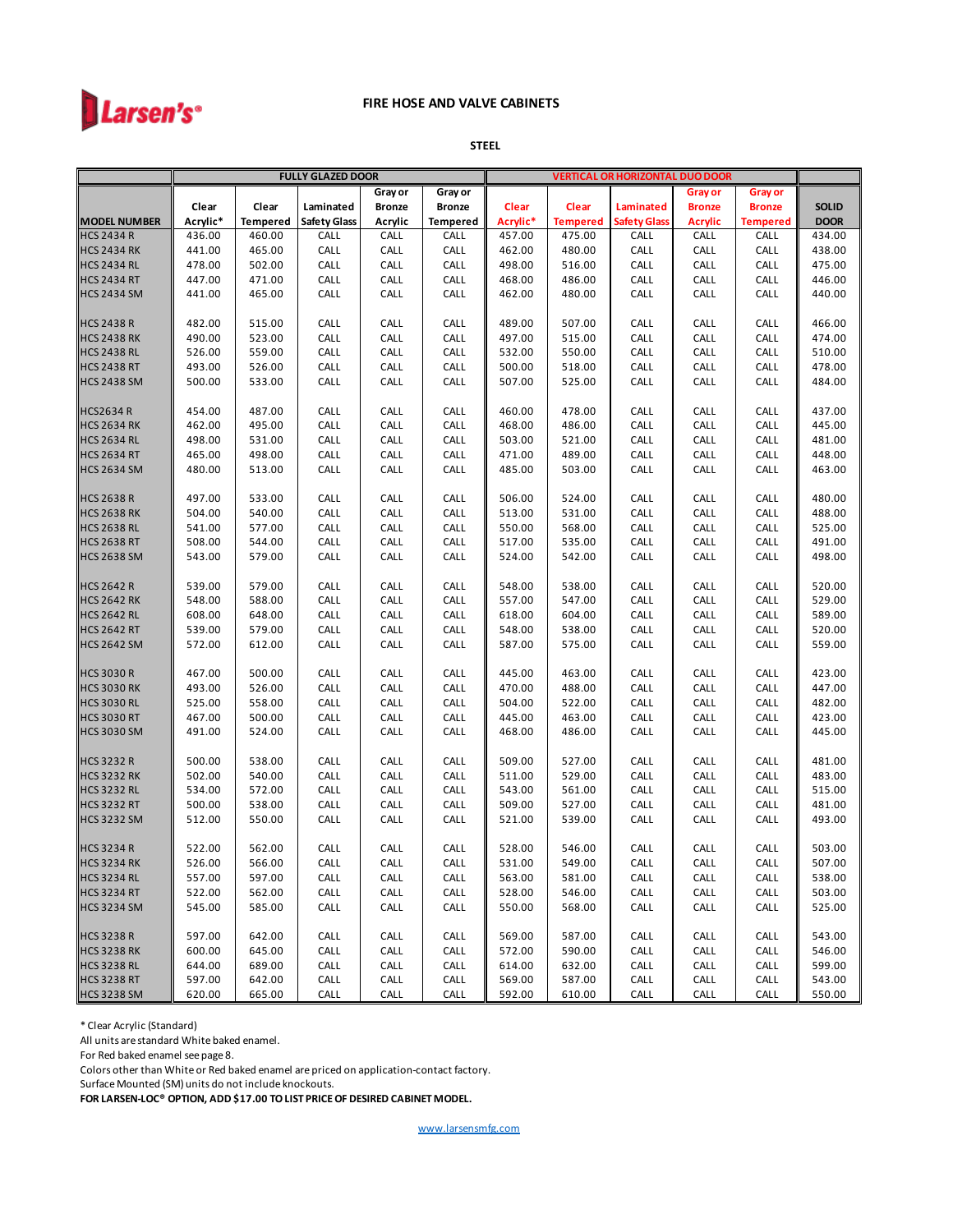

#### **STEEL**

|                     |          |                 | <b>FULLY GLAZED DOOR</b> |               |                 | <b>VERTICAL OR HORIZONTAL DUO DOOR</b> |                 |                     |                |                 |              |
|---------------------|----------|-----------------|--------------------------|---------------|-----------------|----------------------------------------|-----------------|---------------------|----------------|-----------------|--------------|
|                     |          |                 |                          | Gray or       | Gray or         |                                        |                 |                     | Gray or        | <b>Gray or</b>  |              |
|                     | Clear    | Clear           | Laminated                | <b>Bronze</b> | <b>Bronze</b>   | Clear                                  | <b>Clear</b>    | Laminated           | <b>Bronze</b>  | <b>Bronze</b>   | <b>SOLID</b> |
| <b>MODEL NUMBER</b> | Acrylic* | <b>Tempered</b> | <b>Safety Glass</b>      | Acrylic       | <b>Tempered</b> | Acrylic*                               | <b>Tempered</b> | <b>Safety Glass</b> | <b>Acrylic</b> | <b>Tempered</b> | <b>DOOR</b>  |
| <b>HCS 1823 R</b>   | 297.00   | 315.00          | CALL                     | CALL          | CALL            | 303.00                                 | 321.00          | CALL                | CALL           | CALL            | 288.00       |
| <b>HCS 1823 RK</b>  | 300.00   | 318.00          | CALL                     | CALL          | CALL            | 303.00                                 | 321.00          | CALL                | CALL           | CALL            | 291.00       |
| <b>HCS 1823 RL</b>  | 318.00   | 336.00          | CALL                     | CALL          | CALL            | 343.00                                 | 361.00          | CALL                | CALL           | CALL            | 329.00       |
| <b>HCS 1823 RT</b>  | 316.00   | 334.00          | CALL                     | CALL          | CALL            | 322.00                                 | 340.00          | CALL                | CALL           | CALL            | 307.00       |
| <b>HCS 1823 SM</b>  | 308.00   | 326.00          | CALL                     | CALL          | CALL            | 314.00                                 | 332.00          | CALL                | CALL           | CALL            | 300.00       |
|                     |          |                 |                          |               |                 |                                        |                 |                     |                |                 |              |
| <b>HCS 2381 R</b>   | 466.00   | 498.00          | CALL                     | CALL          | CALL            | 476.00                                 | 494.00          | CALL                | CALL           | CALL            | 448.00       |
| <b>HCS 2831 RK</b>  | 491.00   | 523.00          | CALL                     | CALL          | CALL            | 501.00                                 | 519.00          | CALL                | CALL           | CALL            | 473.00       |
| <b>HCS 2831 RL</b>  | 522.00   | 554.00          | CALL                     | CALL          | CALL            | 532.00                                 | 550.00          | CALL                | CALL           | CALL            | 504.00       |
| <b>HCS 2831 RT</b>  | 466.00   | 498.00          | CALL                     | CALL          | CALL            | 476.00                                 | 494.00          | CALL                | CALL           | CALL            | 448.00       |
| <b>HCS 2831 SM</b>  | 503.00   | 535.00          | CALL                     | CALL          | CALL            | 541.00                                 | 559.00          | CALL                | CALL           | CALL            | 485.00       |
|                     |          |                 |                          |               |                 |                                        |                 |                     |                |                 |              |
| <b>HCS 3242 R</b>   | 617.00   | 667.00          | CALL                     | CALL          | CALL            | 588.00                                 | 606.00          | CALL                | CALL           | CALL            | 562.00       |
| <b>HCS 3242 RK</b>  | 620.00   | 670.00          | CALL                     | CALL          | CALL            | 592.00                                 | 610.00          | CALL                | CALL           | CALL            | 565.00       |
| <b>HCS 3242 RL</b>  | 665.00   | 715.00          | CALL                     | CALL          | CALL            | 633.00                                 | 651.00          | CALL                | CALL           | CALL            | 606.00       |
| <b>HCS 3242 RT</b>  | 617.00   | 667.00          | CALL                     | CALL          | CALL            | 588.00                                 | 606.00          | CALL                | CALL           | CALL            | 562.00       |
| <b>HCS 3242 SM</b>  | 641.00   | 691.00          | CALL                     | CALL          | CALL            | 611.00                                 | 629.00          | CALL                | CALL           | CALL            | 584.00       |
|                     |          |                 |                          |               |                 |                                        |                 |                     |                |                 |              |
| <b>VCS 1818 R</b>   | 237.00   | 245.00          | CALL                     | CALL          | CALL            | 250.00                                 | 268.00          | CALL                | CALL           | CALL            | 235.00       |
| <b>VCS 1818 RK</b>  | 255.00   | 263.00          | CALL                     | CALL          | CALL            | 268.00                                 | 286.00          | CALL                | CALL           | CALL            | 252.00       |
| <b>VCS 1818 RL</b>  | 286.00   | 294.00          | CALL                     | CALL          | CALL            | 300.00                                 | 318.00          | CALL                | CALL           | CALL            | 284.00       |
| <b>VCS 1818 RT</b>  | 276.00   | 284.00          | CALL                     | CALL          | CALL            | 289.00                                 | 307.00          | CALL                | CALL           | CALL            | 274.00       |
| <b>VCS 1818 SM</b>  | 258.00   | 266.00          | CALL                     | CALL          | CALL            | 272.00                                 | 290.00          | CALL                | CALL           | CALL            | 265.00       |
|                     |          |                 |                          |               |                 |                                        |                 |                     |                |                 |              |
| <b>VCS 2430 R</b>   | 422.00   | 448.00          | CALL                     | CALL          | CALL            | 427.00                                 | 445.00          | CALL                | CALL           | CALL            | 406.00       |
| <b>VCS 2430 RK</b>  | 428.00   | 454.00          | CALL                     | CALL          | CALL            | 434.00                                 | 452.00          | CALL                | CALL           | CALL            | 413.00       |
| <b>VCS 2430 RL</b>  | 464.00   | 490.00          | CALL                     | CALL          | CALL            | 470.00                                 | 488.00          | CALL                | CALL           | CALL            | 448.00       |
| <b>VCS 2430 RT</b>  | 425.00   | 451.00          | CALL                     | CALL          | CALL            | 431.00                                 | 449.00          | CALL                | CALL           | CALL            | 409.00       |
| <b>VCS 2430 SM</b>  | 440.00   | 466.00          | CALL                     | CALL          | CALL            | 445.00                                 | 463.00          | CALL                | CALL           | CALL            | 424.00       |
|                     |          |                 |                          |               |                 |                                        |                 |                     |                |                 |              |
| <b>VCS 2626 R</b>   | 399.00   | 423.00          | CALL                     | CALL          | CALL            | 407.00                                 | 425.00          | CALL                | CALL           | CALL            | 386.00       |
| <b>VCS 2626 RK</b>  | 408.00   | 432.00          | CALL                     | CALL          | CALL            | 416.00                                 | 434.00          | CALL                | CALL           | CALL            | 384.00       |
| <b>VCS 2626 RL</b>  | 443.00   | 467.00          | CALL                     | CALL          | CALL            | 451.00                                 | 469.00          | CALL                | CALL           | CALL            | 429.00       |
| <b>VCS 2626 RT</b>  | 407.00   | 431.00          | CALL                     | CALL          | CALL            | 415.00                                 | 433.00          | CALL                | CALL           | CALL            | 394.00       |
| <b>VCS 2626 SM</b>  | 440.00   | 464.00          | CALL                     | CALL          | CALL            | 425.00                                 | 443.00          | CALL                | CALL           | CALL            | 404.00       |
| 3616**              |          |                 |                          |               |                 |                                        |                 |                     |                |                 |              |
| <b>VCS 3616 R</b>   | 492.00   | 510.00          | CALL                     | CALL          | CALL            | 493.00                                 | 511.00          | CALL                | CALL           | CALL            | 479.00       |
| <b>VCS 3616 RK</b>  | 497.00   | 515.00          | CALL                     | CALL          | CALL            | 500.00                                 | 518.00          | CALL                | CALL           | CALL            | 486.00       |
| <b>VCS 3616 RL</b>  | 532.00   | 550.00          | CALL                     | CALL          | CALL            | 536.00                                 | 554.00          | CALL                | CALL           | CALL            | 483.00       |
| <b>VCS 3616 RT</b>  | 498.00   | 516.00          | CALL                     | CALL          | CALL            | 501.00                                 | 519.00          | CALL                | CALL           | CALL            | 484.00       |
| <b>VCS 3616 SM</b>  | 504.00   | 522.00          | CALL                     | CALL          | CALL            | 508.00                                 | 526.00          | CALL                | CALL           | CALL            | 491.00       |
| 4016**              |          |                 |                          |               |                 |                                        |                 |                     |                |                 |              |
| <b>VCS 4016 R</b>   | 481.00   | 504.00          | CALL                     | CALL          | CALL            | 488.00                                 | 506.00          | CALL                | CALL           | CALL            | 468.00       |
| <b>VCS 4016 RK</b>  | 484.00   | 507.00          | CALL                     | CALL          | CALL            | 491.00                                 | 509.00          | CALL                | CALL           | CALL            | 471.00       |
| <b>VCS 4016 RL</b>  | 520.00   | 543.00          | CALL                     | CALL          | CALL            | 527.00                                 | 545.00          | CALL                | CALL           | CALL            | 507.00       |
| <b>VCS 4016 RT</b>  | 481.00   | 504.00          | CALL                     | CALL          | CALL            | 488.00                                 | 506.00          | CALL                | CALL           | CALL            | 468.00       |
| <b>VCS 4016 SM</b>  | 497.00   | 520.00          | CALL                     | CALL          | CALL            | 503.00                                 | 521.00          | CALL                | CALL           | CALL            | 483.00       |

\* Clear Acrylic (Standard)

All units are standard White baked enamel.

For Red baked enamel see page 8.

Colors other than White or Red baked enamel are priced on application-contact factory.

Surface Mounted (SM) units do not include knockouts.

\*\*To figure list price for T-VCS 3616 and T-VCS 4016, deduct \$11.00 from appropriate VCS 4016 list price. **FOR LARSEN-LOC® OPTION, ADD \$17.00 TO LIST PRICE OF DESIRED CABINET MODEL.**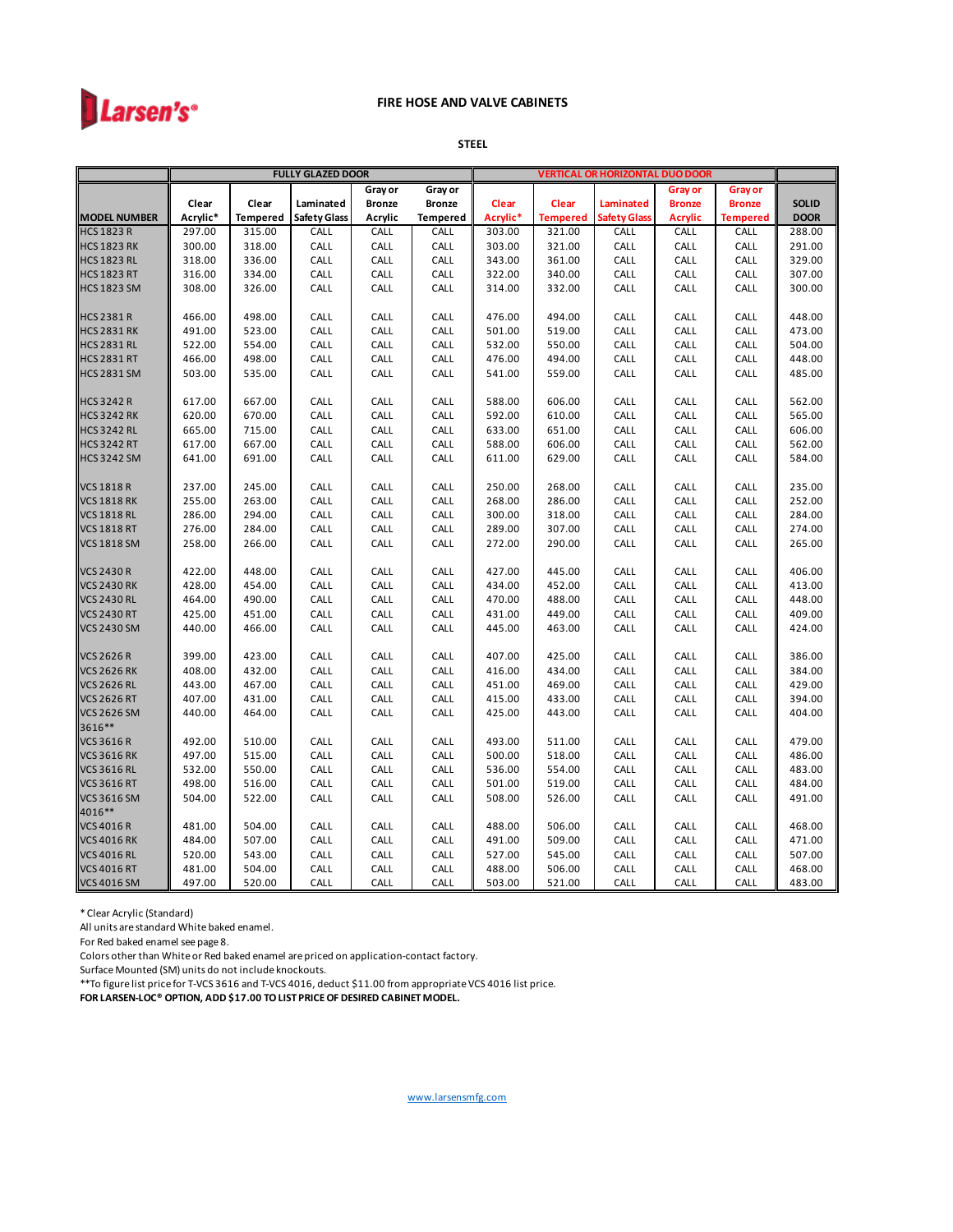

#### **ALUMINUM**

|                     |          |                 | <b>FULLY GLAZED DOOR</b> |               |                 | <b>VERTICAL OR HORIZONTAL DUO DOOR</b> |                 |                     |                |                 |              |
|---------------------|----------|-----------------|--------------------------|---------------|-----------------|----------------------------------------|-----------------|---------------------|----------------|-----------------|--------------|
|                     |          |                 |                          | Gray or       | Gray or         |                                        |                 |                     | Gray or        | Gray or         |              |
|                     | Clear    | Clear           | Laminated                | <b>Bronze</b> | <b>Bronze</b>   | Clear                                  | Clear           | Laminated           | <b>Bronze</b>  | <b>Bronze</b>   | <b>SOLID</b> |
| <b>MODEL NUMBER</b> | Acrylic* | <b>Tempered</b> | <b>Safety Glass</b>      | Acrylic       | <b>Tempered</b> | Acrylic*                               | <b>Tempered</b> | <b>Safety Glass</b> | <b>Acrylic</b> | <b>Tempered</b> | <b>DOOR</b>  |
| <b>HCAL 2434 R</b>  | 498.00   | 522.00          | CALL                     | CALL          | CALL            | 498.00                                 | 516.00          | CALL                | CALL           | CALL            | 493.00       |
| <b>HCAL 2434 RK</b> | 519.00   | 543.00          | CALL                     | CALL          | CALL            | 519.00                                 | 537.00          | CALL                | CALL           | CALL            | 515.00       |
| <b>HCAL 2434 RL</b> | 553.00   | 577.00          | CALL                     | CALL          | CALL            | 553.00                                 | 571.00          | CALL                | CALL           | CALL            | 548.00       |
| <b>HCAL 2434 RT</b> | 493.00   | 517.00          | CALL                     | CALL          | CALL            | 493.00                                 | 511.00          | CALL                | CALL           | CALL            | 489.00       |
| <b>HCAL 2434 SM</b> | 565.00   | 589.00          | CALL                     | CALL          | CALL            | 565.00                                 | 583.00          | CALL                | CALL           | CALL            | 560.00       |
| <b>HCAL 2438 R</b>  | 497.00   | 530.00          | CALL                     | CALL          | CALL            | 497.00                                 | 515.00          | CALL                | CALL           | CALL            | 493.00       |
| <b>HCAL 2438 RK</b> | 519.00   | 552.00          | CALL                     | CALL          | CALL            | 519.00                                 | 537.00          | CALL                | CALL           | CALL            | 516.00       |
| <b>HCAL 2438 RL</b> | 554.00   | 587.00          | CALL                     | CALL          | CALL            | 554.00                                 | 572.00          | CALL                | CALL           | CALL            | 550.00       |
| <b>HCAL 2438 RT</b> | 534.00   | 567.00          | CALL                     | CALL          | CALL            | 534.00                                 | 552.00          | CALL                | CALL           | CALL            | 530.00       |
| <b>HCAL 2438 SM</b> | 569.00   | 602.00          | CALL                     | CALL          | CALL            | 569.00                                 | 587.00          | CALL                | CALL           | CALL            | 566.00       |
| <b>HCAL 2634 R</b>  | 504.00   | 537.00          | CALL                     | CALL          | CALL            | 504.00                                 | 522.00          | CALL                | CALL           | CALL            | 500.00       |
| <b>HCAL 2634 RK</b> | 526.00   | 559.00          | CALL                     | CALL          | CALL            | 519.00                                 | 537.00          | CALL                | CALL           | CALL            | 521.00       |
| <b>HCAL 2634 RL</b> | 559.00   | 592.00          | CALL                     | CALL          | CALL            | 559.00                                 | 577.00          | CALL                | CALL           | CALL            | 555.00       |
| <b>HCAL 2634 RT</b> | 496.00   | 529.00          | CALL                     | CALL          | CALL            | 496.00                                 | 514.00          | CALL                | CALL           | CALL            | 491.00       |
| <b>HCAL 2634 SM</b> | 574.00   | 607.00          | CALL                     | CALL          | CALL            | 574.00                                 | 592.00          | CALL                | CALL           | CALL            | 569.00       |
| <b>HCAL 2638 R</b>  | 515.00   | 551.00          | CALL                     | CALL          | CALL            | 515.00                                 | 533.00          | CALL                | CALL           | CALL            | 510.00       |
| <b>HCAL 2638 RK</b> | 537.00   | 573.00          | CALL                     | CALL          | CALL            | 537.00                                 | 555.00          | CALL                | CALL           | CALL            | 532.00       |
| <b>HCAL 2638 RL</b> | 572.00   | 608.00          | CALL                     | CALL          | CALL            | 572.00                                 | 590.00          | CALL                | CALL           | CALL            | 567.00       |
| <b>HCAL 2638 RT</b> | 552.00   | 588.00          | CALL                     | CALL          | CALL            | 552.00                                 | 570.00          | CALL                | CALL           | CALL            | 547.00       |
| <b>HCAL 2638 SM</b> | 588.00   | 624.00          | CALL                     | CALL          | CALL            | 588.00                                 | 606.00          | CALL                | CALL           | CALL            | 584.00       |
| <b>HCAL 2642 R</b>  | 593.00   | 633.00          | CALL                     | CALL          | CALL            | 593.00                                 | 611.00          | CALL                | CALL           | CALL            | 590.00       |
| <b>HCAL 2642 RK</b> | 616.00   | 656.00          | CALL                     | CALL          | CALL            | 616.00                                 | 634.00          | CALL                | CALL           | CALL            | 613.00       |
| <b>HCAL 2642 RL</b> | 653.00   | 693.00          | CALL                     | CALL          | CALL            | 653.00                                 | 671.00          | CALL                | CALL           | CALL            | 650.00       |
| <b>HCAL 2642 RT</b> | 557.00   | 597.00          | CALL                     | CALL          | CALL            | 557.00                                 | 575.00          | CALL                | CALL           | CALL            | 554.00       |
| <b>HCAL 2642 SM</b> | 672.00   | 712.00          | CALL                     | CALL          | CALL            | 672.00                                 | 690.00          | CALL                | CALL           | CALL            | 669.00       |
| <b>HCAL 3030 R</b>  | 511.00   | 544.00          | CALL                     | CALL          | CALL            | 511.00                                 | 529.00          | CALL                | CALL           | CALL            | 507.00       |
| <b>HCAL 3030 RK</b> | 532.00   | 565.00          | CALL                     | CALL          | CALL            | 532.00                                 | 550.00          | CALL                | CALL           | CALL            | 528.00       |
| <b>HCAL 3030 RL</b> | 566.00   | 599.00          | CALL                     | CALL          | CALL            | 566.00                                 | 584.00          | CALL                | CALL           | CALL            | 562.00       |
| <b>HCAL 3030 RT</b> | 490.00   | 523.00          | CALL                     | CALL          | CALL            | 490.00                                 | 508.00          | CALL                | CALL           | CALL            | 485.00       |
| <b>HCAL 3030 SM</b> | 580.00   | 613.00          | CALL                     | CALL          | CALL            | 580.00                                 | 598.00          | CALL                | CALL           | CALL            | 575.00       |
| <b>HCAL 3232 R</b>  | 519.00   | 557.00          | CALL                     | CALL          | CALL            | 519.00                                 | 537.00          | CALL                | CALL           | CALL            | 515.00       |
| <b>HCAL 3232 RK</b> | 541.00   | 579.00          | CALL                     | CALL          | CALL            | 541.00                                 | 559.00          | CALL                | CALL           | CALL            | 537.00       |
| <b>HCAL 3232 RL</b> | 576.00   | 614.00          | CALL                     | CALL          | CALL            | 576.00                                 | 594.00          | CALL                | CALL           | CALL            | 572.00       |
| <b>HCAL 3232 RT</b> | 512.00   | 550.00          | CALL                     | CALL          | CALL            | 512.00                                 | 530.00          | CALL                | CALL           | CALL            | 508.00       |
| <b>HCAL 3232 SM</b> | 594.00   | 632.00          | CALL                     | CALL          | CALL            | 594.00                                 | 612.00          | CALL                | CALL           | CALL            | 590.00       |
| <b>HCAL 3234 R</b>  | 529.00   | 569.00          | CALL                     | CALL          | CALL            | 529.00                                 | 547.00          | CALL                | CALL           | CALL            | 525.00       |
| <b>HCAL 3234 RK</b> | 553.00   | 593.00          | CALL                     | CALL          | CALL            | 541.00                                 | 559.00          | CALL                | CALL           | CALL            | 548.00       |
| <b>HCAL 3234 RL</b> | 588.00   | 628.00          | CALL                     | CALL          | CALL            | 588.00                                 | 606.00          | CALL                | CALL           | CALL            | 584.00       |
| <b>HCAL 3234 RT</b> | 535.00   | 575.00          | CALL                     | CALL          | CALL            | 535.00                                 | 553.00          | CALL                | CALL           | CALL            | 530.00       |
| <b>HCAL 3234 SM</b> | 608.00   | 648.00          | CALL                     | CALL          | CALL            | 608.00                                 | 626.00          | CALL                | CALL           | CALL            | 603.00       |
| <b>HCAL 3238 R</b>  | 539.00   | 584.00          | CALL                     | CALL          | CALL            | 539.00                                 | 557.00          | CALL                | CALL           | CALL            | 535.00       |
| <b>HCAL 3238 RK</b> | 563.00   | 608.00          | CALL                     | CALL          | CALL            | 563.00                                 | 581.00          | CALL                | CALL           | CALL            | 558.00       |
| <b>HCAL 3238 RL</b> | 599.00   | 644.00          | CALL                     | CALL          | CALL            | 599.00                                 | 617.00          | CALL                | CALL           | CALL            | 594.00       |
| <b>HCAL 3238 RT</b> | 586.00   | 631.00          | CALL                     | CALL          | CALL            | 586.00                                 | 604.00          | CALL                | CALL           | CALL            | 582.00       |
| <b>HCAL 3238 SM</b> | 618.00   | 663.00          | CALL                     | CALL          | CALL            | 618.00                                 | 636.00          | CALL                | CALL           | CALL            | 597.00       |

Above list prices are for standard Clear Satin Anodized Aluminum only. Dark Bronze Anodized finish available. Contact factory for pricing.

\* Clear Acrylic (Standard)

Box for Recessed and Semi-Recessed unit is White painted aluminum.

Box for Surface Mount (SM) unit is Clear Satin Anodized aluminum.

Surface Mounted (SM) units do not include knockouts.

**FOR LARSEN-LOC® OPTION, ADD \$17.00 TO LIST PRICE OF DESIRED CABINET MODEL.**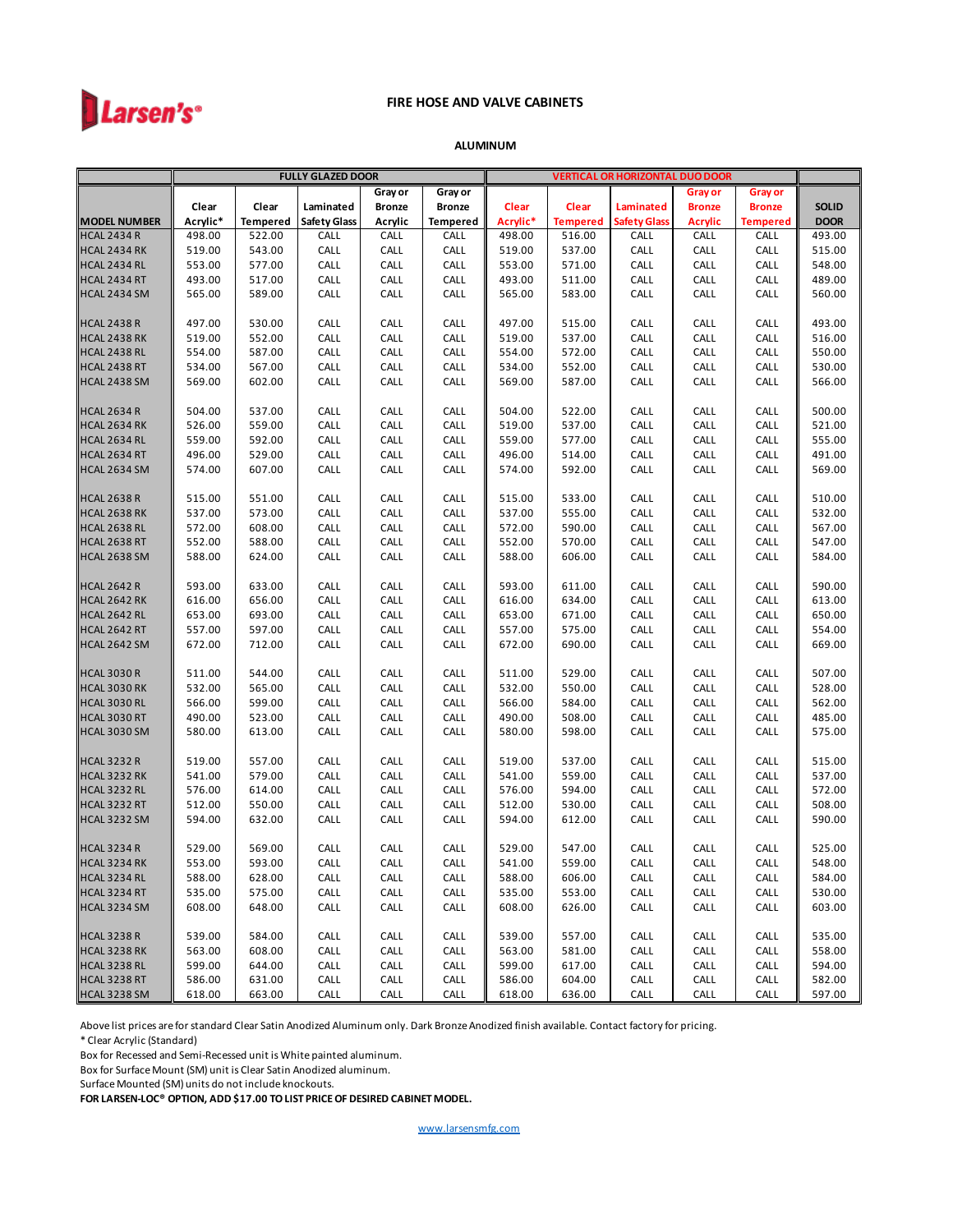

#### **ALUMINUM**

|                                            |                  |                  | <b>FULLY GLAZED DOOR</b> |               |                 | <b>VERTICAL OR HORIZONTAL DUO DOOR</b> |                  |                     |                |                 |                  |
|--------------------------------------------|------------------|------------------|--------------------------|---------------|-----------------|----------------------------------------|------------------|---------------------|----------------|-----------------|------------------|
|                                            |                  |                  |                          | Gray or       | Gray or         |                                        |                  |                     | Gray or        | <b>Gray or</b>  |                  |
|                                            | Clear            | Clear            | Laminated                | <b>Bronze</b> | <b>Bronze</b>   | Clear                                  | Clear            | <b>Laminated</b>    | <b>Bronze</b>  | <b>Bronze</b>   | <b>SOLID</b>     |
| <b>MODEL NUMBER</b>                        | Acrylic*         | <b>Tempered</b>  | <b>Safety Glass</b>      | Acrylic       | <b>Tempered</b> | Acrylic*                               | <b>Tempered</b>  | <b>Safety Glass</b> | <b>Acrylic</b> | <b>Tempered</b> | <b>DOOR</b>      |
| <b>HCAL 1823 R</b>                         | 384.00           | 402.00           | CALL                     | CALL          | CALL            | 384.00                                 | 402.00           | CALL                | CALL           | CALL            | 379.00           |
| <b>HCAL 1823 RK</b>                        | 398.00           | 416.00           | CALL                     | CALL          | CALL            | 398.00                                 | 416.00           | CALL                | CALL           | CALL            | 394.00           |
| <b>HCAL 1823 RL</b>                        | 424.00           | 442.00           | CALL                     | CALL          | CALL            | 424.00                                 | 442.00           | CALL                | CALL           | CALL            | 419.00           |
| <b>HCAL 1823 RT</b>                        | 372.00           | 390.00           | CALL                     | CALL          | CALL            | 372.00                                 | 390.00           | CALL                | CALL           | CALL            | 368.00           |
| <b>HCAL 1823 SM</b>                        | 434.00           | 452.00           | CALL                     | CALL          | CALL            | 367.00                                 | 385.00           | CALL                | CALL           | CALL            | 429.00           |
|                                            |                  |                  |                          |               |                 |                                        |                  |                     |                |                 |                  |
| <b>HCAL 2381 R</b>                         | 494.00           | 526.00           | CALL                     | CALL          | CALL            | 494.00                                 | 512.00           | CALL                | CALL           | CALL            | 491.00           |
| <b>HCAL 2831 RK</b>                        | 516.00           | 548.00           | CALL                     | CALL          | CALL            | 516.00                                 | 534.00           | CALL                | CALL           | CALL            | 524.00           |
| <b>HCAL 2831 RL</b>                        | 548.00           | 580.00           | CALL                     | CALL          | CALL            | 548.00                                 | 566.00           | CALL                | CALL           | CALL            | 545.00           |
| <b>HCAL 2831 RT</b>                        | 494.00           | 526.00           | CALL                     | CALL          | CALL            | 494.00                                 | 512.00           | CALL                | CALL           | CALL            | 491.00           |
| <b>HCAL 2831 SM</b>                        | 569.00           | 601.00           | CALL                     | CALL          | CALL            | 569.00                                 | 587.00           | CALL                | CALL           | CALL            | 566.00           |
|                                            |                  |                  |                          |               |                 |                                        |                  |                     |                |                 |                  |
| <b>HCAL 3242 R</b>                         | 582.00           | 632.00           | CALL                     | CALL          | CALL            | 582.00                                 | 600.00           | CALL                | CALL           | CALL            | 577.00           |
| <b>HCAL 3242 RK</b>                        | 608.00           | 658.00<br>697.00 | CALL                     | CALL          | CALL            | 608.00                                 | 626.00           | CALL                | CALL           | CALL<br>CALL    | 603.00<br>642.00 |
| <b>HCAL 3242 RL</b><br><b>HCAL 3242 RT</b> | 647.00<br>603.00 |                  | CALL                     | CALL          | CALL            | 647.00                                 | 665.00           | CALL                | CALL           |                 | 599.00           |
| <b>HCAL 3242 SM</b>                        | 671.00           | 653.00<br>721.00 | CALL<br>CALL             | CALL<br>CALL  | CALL<br>CALL    | 603.00<br>671.00                       | 621.00<br>689.00 | CALL<br>CALL        | CALL<br>CALL   | CALL            |                  |
|                                            |                  |                  |                          |               |                 |                                        |                  |                     |                | CALL            | 667.00           |
| <b>VCAL 1818 R</b>                         | 324.00           | 332.00           | CALL                     | CALL          | CALL            | 324.00                                 | 342.00           | CALL                | CALL           | CALL            | 320.00           |
| <b>VCAL 1818 RK</b>                        | 338.00           | 346.00           | CALL                     | CALL          | CALL            | 338.00                                 | 356.00           | CALL                | CALL           | CALL            | 333.00           |
| <b>VCAL 1818 RL</b>                        | 361.00           | 369.00           | CALL                     | CALL          | CALL            | 361.00                                 | 379.00           | CALL                | CALL           | CALL            | 357.00           |
| <b>VCAL 1818 RT</b>                        | 319.00           | 327.00           | CALL                     | CALL          | CALL            | 319.00                                 | 337.00           | CALL                | CALL           | CALL            | 314.00           |
| <b>VCAL 1818 SM</b>                        | 396.00           | 404.00           | CALL                     | CALL          | CALL            | 396.00                                 | 414.00           | CALL                | CALL           | CALL            | 391.00           |
|                                            |                  |                  |                          |               |                 |                                        |                  |                     |                |                 |                  |
| <b>VCAL 2430 R</b>                         | 507.00           | 533.00           | CALL                     | CALL          | CALL            | 507.00                                 | 525.00           | CALL                | CALL           | CALL            | 502.00           |
| <b>VCAL2430 RK</b>                         | 526.00           | 552.00           | CALL                     | CALL          | CALL            | 526.00                                 | 544.00           | CALL                | CALL           | CALL            | 521.00           |
| <b>VCAL 2430 RL</b>                        | 558.00           | 584.00           | CALL                     | CALL          | CALL            | 558.00                                 | 576.00           | CALL                | CALL           | CALL            | 554.00           |
| <b>VCAL 2430 RT</b>                        | 466.00           | 492.00           | CALL                     | CALL          | CALL            | 466.00                                 | 484.00           | CALL                | CALL           | CALL            | 462.00           |
| <b>VCAL 2430 SM</b>                        | 568.00           | 594.00           | CALL                     | CALL          | CALL            | 568.00                                 | 586.00           | CALL                | CALL           | CALL            | 564.00           |
|                                            |                  |                  |                          |               |                 |                                        |                  |                     |                |                 |                  |
| <b>VCAL 2626 R</b>                         | 667.00           | 691.00           | CALL                     | CALL          | CALL            | 667.00                                 | 685.00           | CALL                | CALL           | CALL            | 662.00           |
| <b>VCAL 2626 RK</b>                        | 685.00           | 709.00           | CALL                     | CALL          | CALL            | 685.00                                 | 703.00           | CALL                | CALL           | CALL            | 680.00           |
| <b>VCAL 2626 RL</b>                        | 715.00           | 739.00           | CALL                     | CALL          | CALL            | 715.00                                 | 733.00           | CALL                | CALL           | CALL            | 711.00           |
| <b>VCAL 2626 RT</b>                        | 611.00           | 635.00           | CALL                     | CALL          | CALL            | 611.00                                 | 629.00           | CALL                | CALL           | CALL            | 606.00           |
| <b>VCAL 2626 SM</b>                        | 717.00           | 741.00           | CALL                     | CALL          | CALL            | 717.00                                 | 735.00           | CALL                | CALL           | CALL            | 713.00           |
| 3616**                                     |                  |                  |                          |               |                 |                                        |                  |                     |                |                 |                  |
| <b>VCAL 3616 R</b>                         | 591.00           | 609.00           | CALL                     | CALL          | CALL            | 569.00                                 | 587.00           | CALL                | CALL           | CALL            | 566.00           |
| <b>VCAL 3616 RK</b>                        | 610.00           | 628.00           | CALL                     | CALL          | CALL            | 588.00                                 | 606.00           | CALL                | CALL           | CALL            | 585.00           |
| <b>VCAL 3616 RL</b>                        | 640.00           | 658.00           | CALL                     | CALL          | CALL            | 619.00                                 | 637.00           | CALL                | CALL           | CALL            | 615.00           |
| <b>VCAL 3616 RT</b>                        | 563.00           | 581.00           | CALL                     | CALL          | CALL            | 541.00                                 | 559.00           | CALL                | CALL           | CALL            | 538.00           |
| <b>VCAL 3616 SM</b>                        | 692.00           | 710.00           | CALL                     | CALL          | CALL            | 670.00                                 | 688.00           | CALL                | CALL           | CALL            | 667.00           |
| 4016**                                     |                  |                  |                          |               |                 |                                        |                  |                     |                |                 |                  |
| <b>VCAL 4016 R</b>                         | 640.00           | 663.00           | CALL                     | CALL          | CALL            | 615.00                                 | 633.00           | CALL                | CALL           | CALL            | 612.00           |
| <b>VCAL 4016 RK</b>                        | 660.00           | 683.00           | CALL                     | CALL          | CALL            | 636.00                                 | 654.00           | CALL                | CALL           | CALL            | 632.00           |
| <b>VCAL 4016 RL</b>                        | 692.00           | 715.00           | CALL                     | CALL          | CALL            | 667.00                                 | 685.00           | CALL                | CALL           | CALL            | 664.00           |
| <b>VCAL 4016 RT</b>                        | 634.00           | 657.00           | CALL                     | CALL          | CALL            | 610.00                                 | 628.00           | CALL                | CALL           | CALL            | 606.00           |
| <b>VCAL 4016 SM</b>                        | 713.00           | 736.00           | CALL                     | CALL          | CALL            | 688.00                                 | 706.00           | CALL                | CALL           | CALL            | 685.00           |

Prices are for standard Clear Satin Anodized Aluminum. Dark Bronze Anodized finish available. Contact factory for pricing.

\* Clear Acrylic (Standard)

\*\*To figure list price for T-VCAL 3616 and T-VCAL 4016, deduct \$11.00 from appropriate VCAL 4016 list price.

Box for Recessed and Semi-Recessed unit is White painted aluminum.

Box for Surface Mount (SM) unit is Clear Satin Anodized aluminum.

Surface Mounted (SM) units do not include knockouts.

**FOR LARSEN-LOC® OPTION, ADD \$17.00 TO LIST PRICE OF DESIRED CABINET MODEL.**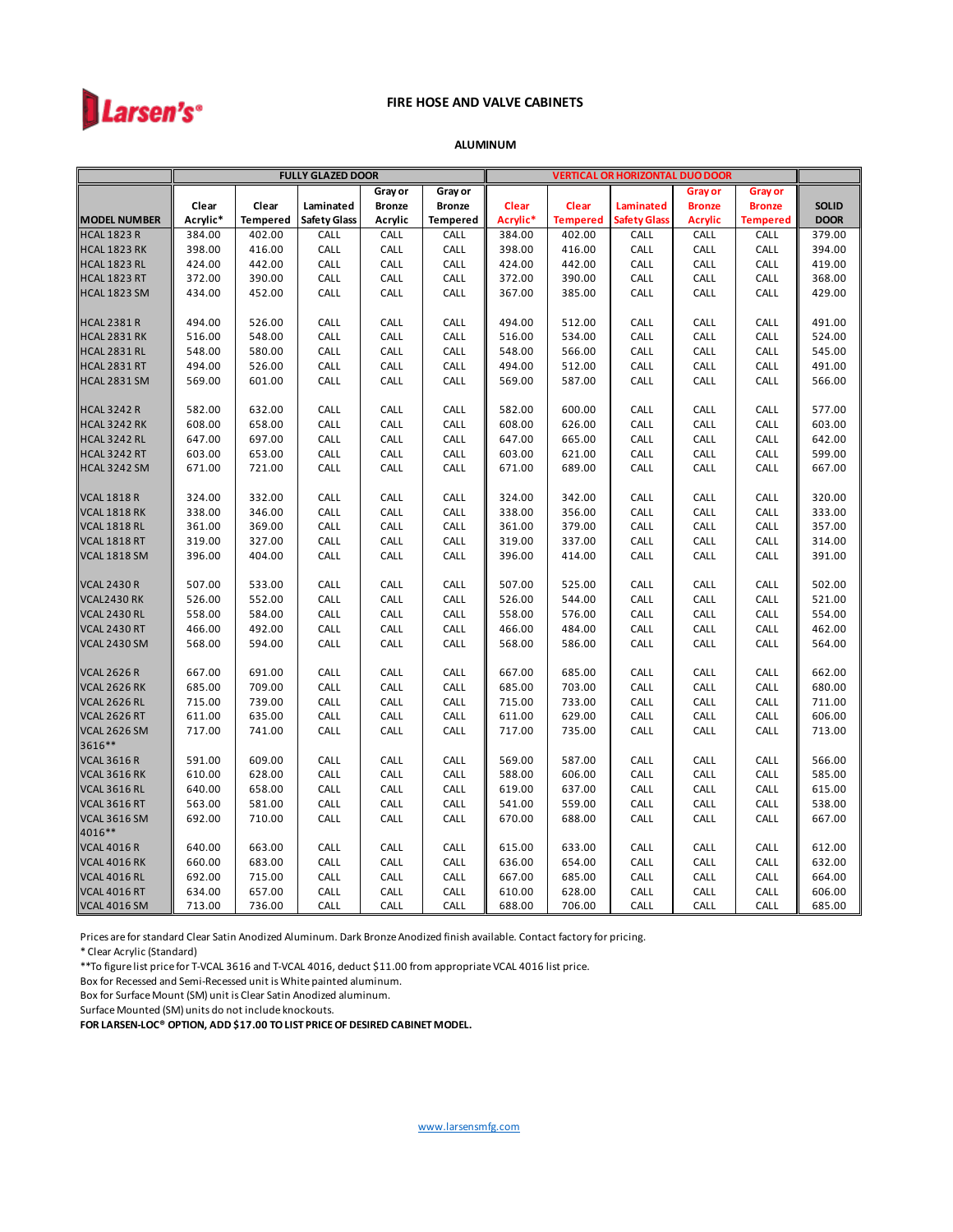

#### **STAINLESS STEEL**

|                     |          |                 | <b>FULLY GLAZED DOOR</b> |               |                 | <b>VERTICAL OR HORIZONTAL DUO DOOR</b> |                 |                     |                |                 |              |
|---------------------|----------|-----------------|--------------------------|---------------|-----------------|----------------------------------------|-----------------|---------------------|----------------|-----------------|--------------|
|                     |          |                 |                          | Gray or       | Gray or         |                                        |                 |                     | Gray or        |                 |              |
|                     | Clear    | Clear           | Laminated                | <b>Bronze</b> | <b>Bronze</b>   | Clear                                  | Clear           | Laminated           | <b>Bronze</b>  | <b>Bronze</b>   | <b>SOLID</b> |
| <b>MODEL NUMBER</b> | Acrylic* | <b>Tempered</b> | <b>Safety Glass</b>      | Acrylic       | <b>Tempered</b> | Acrylic*                               | <b>Tempered</b> | <b>Safety Glass</b> | <b>Acrylic</b> | <b>Tempered</b> | <b>DOOR</b>  |
| <b>HCSS 2434 R</b>  | 638.00   | 674.00          | CALL                     | CALL          | CALL            | 647.00                                 | 682.00          | CALL                | CALL           | CALL            | 623.00       |
| <b>HCSS 2434 RK</b> | 713.00   | 749.00          | CALL                     | CALL          | CALL            | 722.00                                 | 757.00          | CALL                | CALL           | CALL            | 698.00       |
| <b>HCSS 2434 RL</b> | 790.00   | 826.00          | CALL                     | CALL          | CALL            | 798.00                                 | 833.00          | CALL                | CALL           | CALL            | 774.00       |
| <b>HCSS 2434 RT</b> | 638.00   | 674.00          | CALL                     | CALL          | CALL            | 647.00                                 | 682.00          | CALL                | CALL           | CALL            | 623.00       |
| <b>HCSS 2434 SM</b> | 926.00   | 962.00          | CALL                     | CALL          | CALL            | 935.00                                 | 970.00          | CALL                | CALL           | CALL            | 911.00       |
|                     |          |                 |                          |               |                 |                                        |                 |                     |                |                 |              |
| <b>HCSS 2438 R</b>  | 758.00   | 795.00          | CALL                     | CALL          | CALL            | 769.00                                 | 801.00          | CALL                | CALL           | CALL            | 742.00       |
| <b>HCSS 2438 RK</b> | 791.00   | 828.00          | CALL                     | CALL          | CALL            | 802.00                                 | 833.00          | CALL                | CALL           | CALL            | 774.00       |
| <b>HCSS 2438 RL</b> | 823.00   | 861.00          | CALL                     | CALL          | CALL            | 834.00                                 | 866.00          | CALL                | CALL           | CALL            | 807.00       |
| <b>HCSS 2438 RT</b> | 758.00   | 795.00          | CALL                     | CALL          | CALL            | 769.00                                 | 801.00          | CALL                | CALL           | CALL            | 742.00       |
| <b>HCSS 2438 SM</b> | 1010.00  | 1047.00         | CALL                     | CALL          | CALL            | 1021.00                                | 1052.00         | CALL                | CALL           | CALL            | 993.00       |
|                     |          |                 |                          |               |                 |                                        |                 |                     |                |                 |              |
| <b>HCSS 2634 R</b>  | 640.00   | 676.00          | CALL                     | CALL          | CALL            | 649.00                                 | 684.00          | CALL                | CALL           | CALL            | 623.00       |
| <b>HCSS 2634 RK</b> | 716.00   | 752.00          | CALL                     | CALL          | CALL            | 724.00                                 | 759.00          | CALL                | CALL           | CALL            | 698.00       |
| <b>HCSS 2634 RL</b> | 792.00   | 828.00          | CALL                     | CALL          | CALL            | 801.00                                 | 838.00          | CALL                | CALL           | CALL            | 774.00       |
| <b>HCSS 2634 RT</b> | 640.00   | 676.00          | CALL                     | CALL          | CALL            | 649.00                                 | 684.00          | CALL                | CALL           | CALL            | 623.00       |
| <b>HCSS 2634 SM</b> | 934.00   | 970.00          | CALL                     | CALL          | CALL            | 942.00                                 | 979.00          | CALL                | CALL           | CALL            | 916.00       |
|                     |          |                 |                          |               |                 |                                        |                 |                     |                |                 |              |
| <b>HCSS 2638 R</b>  | 762.00   | 801.00          | CALL                     | CALL          | CALL            | 774.00                                 | 809.00          | CALL                | CALL           | CALL            | 746.00       |
| <b>HCSS 2638 RK</b> | 795.00   | 833.00          | CALL                     | CALL          | CALL            | 807.00                                 | 842.00          | CALL                | CALL           | CALL            | 779.00       |
|                     | 828.00   | 866.00          | CALL                     | CALL          | CALL            | 840.00                                 | 875.00          | CALL                | CALL           | CALL            | 811.00       |
| <b>HCSS 2638 RL</b> |          |                 |                          |               |                 |                                        |                 |                     |                |                 | 746.00       |
| <b>HCSS 2638 RT</b> | 762.00   | 801.00          | CALL                     | CALL          | CALL            | 774.00                                 | 809.00          | CALL                | CALL           | CALL            |              |
| <b>HCSS 2638 SM</b> | 1012.00  | 1050.00         | CALL                     | CALL          | CALL            | 1024.00                                | 1059.00         | CALL                | CALL           | CALL            | 996.00       |
|                     |          |                 |                          |               |                 |                                        |                 |                     |                |                 |              |
| <b>HCSS 2642 R</b>  | 832.00   | 878.00          | CALL                     | CALL          | CALL            | 845.00                                 | 865.00          | CALL                | CALL           | CALL            | 815.00       |
| <b>HCSS 2642 RK</b> | 865.00   | 911.00          | CALL                     | CALL          | CALL            | 878.00                                 | 898.00          | CALL                | CALL           | CALL            | 847.00       |
| <b>HCSS 2642 RL</b> | 899.00   | 944.00          | CALL                     | CALL          | CALL            | 912.00                                 | 931.00          | CALL                | CALL           | CALL            | 881.00       |
| <b>HCSS 2642 RT</b> | 832.00   | 878.00          | CALL                     | CALL          | CALL            | 845.00                                 | 865.00          | CALL                | CALL           | CALL            | 815.00       |
| <b>HCSS 2642 SM</b> | 1075.00  | 1121.00         | CALL                     | CALL          | CALL            | 1088.00                                | 1108.00         | CALL                | CALL           | CALL            | 1058.00      |
|                     |          |                 |                          |               |                 |                                        |                 |                     |                |                 |              |
| <b>HCSS 3030 R</b>  | 650.00   | 681.00          | CALL                     | CALL          | CALL            | 658.00                                 | 693.00          | CALL                | CALL           | CALL            | 633.00       |
| <b>HCSS 3030 RK</b> | 707.00   | 737.00          | CALL                     | CALL          | CALL            | 714.00                                 | 749.00          | CALL                | CALL           | CALL            | 732.00       |
| <b>HCSS 3030 RL</b> | 774.00   | 805.00          | CALL                     | CALL          | CALL            | 782.00                                 | 817.00          | CALL                | CALL           | CALL            | 799.00       |
| <b>HCSS 3030 RT</b> | 650.00   | 681.00          | CALL                     | CALL          | CALL            | 658.00                                 | 693.00          | CALL                | CALL           | CALL            | 633.00       |
| <b>HCSS 3030 SM</b> | 940.00   | 971.00          | CALL                     | CALL          | CALL            | 948.00                                 | 983.00          | CALL                | CALL           | CALL            | 965.00       |
|                     |          |                 |                          |               |                 |                                        |                 |                     |                |                 |              |
| <b>HCSS 3232 R</b>  | 755.00   | 801.00          | CALL                     | CALL          | CALL            | 763.00                                 | 795.00          | CALL                | CALL           | CALL            | 737.00       |
| <b>HCSS 3232 RK</b> | 789.00   | 834.00          | CALL                     | CALL          | CALL            | 797.00                                 | 829.00          | CALL                | CALL           | CALL            | 771.00       |
| <b>HCSS 3232 RL</b> | 822.00   | 868.00          | CALL                     | CALL          | CALL            | 831.00                                 | 863.00          | CALL                | CALL           | CALL            | 805.00       |
| <b>HCSS 3232 RT</b> | 755.00   | 801.00          | CALL                     | CALL          | CALL            | 763.00                                 | 795.00          | CALL                | CALL           | CALL            | 737.00       |
| <b>HCSS 3232 SM</b> | 1048.00  | 1094.00         | CALL                     | CALL          | CALL            | 1057.00                                | 1088.00         | CALL                | CALL           | CALL            | 1031.00      |
|                     |          |                 |                          |               |                 |                                        |                 |                     |                |                 |              |
| <b>HCSS 3234 R</b>  | 772.00   | 818.00          | CALL                     | CALL          | CALL            | 781.00                                 | 813.00          | CALL                | CALL           | CALL            | 754.00       |
| <b>HCSS 3234 RK</b> | 864.00   | 910.00          | CALL                     | CALL          | CALL            | 872.00                                 | 904.00          | CALL                | CALL           | CALL            | 845.00       |
| <b>HCSS 3234 RL</b> | 954.00   | 1000.00         | CALL                     | CALL          | CALL            | 963.00                                 | 995.00          | CALL                | CALL           | CALL            | 936.00       |
| <b>HCSS 3234 RT</b> | 772.00   | 818.00          | CALL                     | CALL          | CALL            | 781.00                                 | 813.00          | CALL                | CALL           | CALL            | 754.00       |
| <b>HCSS 3234 SM</b> | 1050.00  | 1096.00         | CALL                     | CALL          | CALL            | 1059.00                                | 1090.00         | CALL                | CALL           | CALL            | 1032.00      |
|                     |          |                 |                          |               |                 |                                        |                 |                     |                |                 |              |
| <b>HCSS 3238 R</b>  | 999.00   | 1045.00         | CALL                     | CALL          | CALL            | 1011.00                                | 1046.00         | CALL                | CALL           | CALL            | 980.00       |
| <b>HCSS 3238 RK</b> | 1034.00  | 1080.00         | CALL                     | CALL          | CALL            | 1046.00                                | 1081.00         | CALL                | CALL           | CALL            | 1015.00      |
| <b>HCSS 3238 RL</b> | 1069.00  | 1114.00         | CALL                     | CALL          | CALL            | 1081.00                                | 1116.00         | CALL                | CALL           | CALL            | 1050.00      |
| <b>HCSS 3238 RT</b> | 999.00   | 1045.00         | CALL                     | CALL          | CALL            | 1011.00                                | 1046.00         | CALL                | CALL           | CALL            | 980.00       |
| <b>HCSS 3238 SM</b> | 1231.00  | 1277.00         | CALL                     | CALL          | CALL            | 1243.00                                | 1278.00         | CALL                | CALL           | CALL            | 1213.00      |

Above list prices are for standard #4 finish. #6 and #8 finishes are priced on application.

\* Clear Acrylic (Standard)

Box for Recessed and Semi-Recessed units - White baked enamel.

Box for Surface Mount (SM) units are Stainless Steel with outside finished to match door and frame.

Surface Mounted (SM) units do not include knockouts.

**FOR LARSEN-LOC® OPTION, ADD \$17.00 TO LIST PRICE OF DESIRED CABINET MODEL.**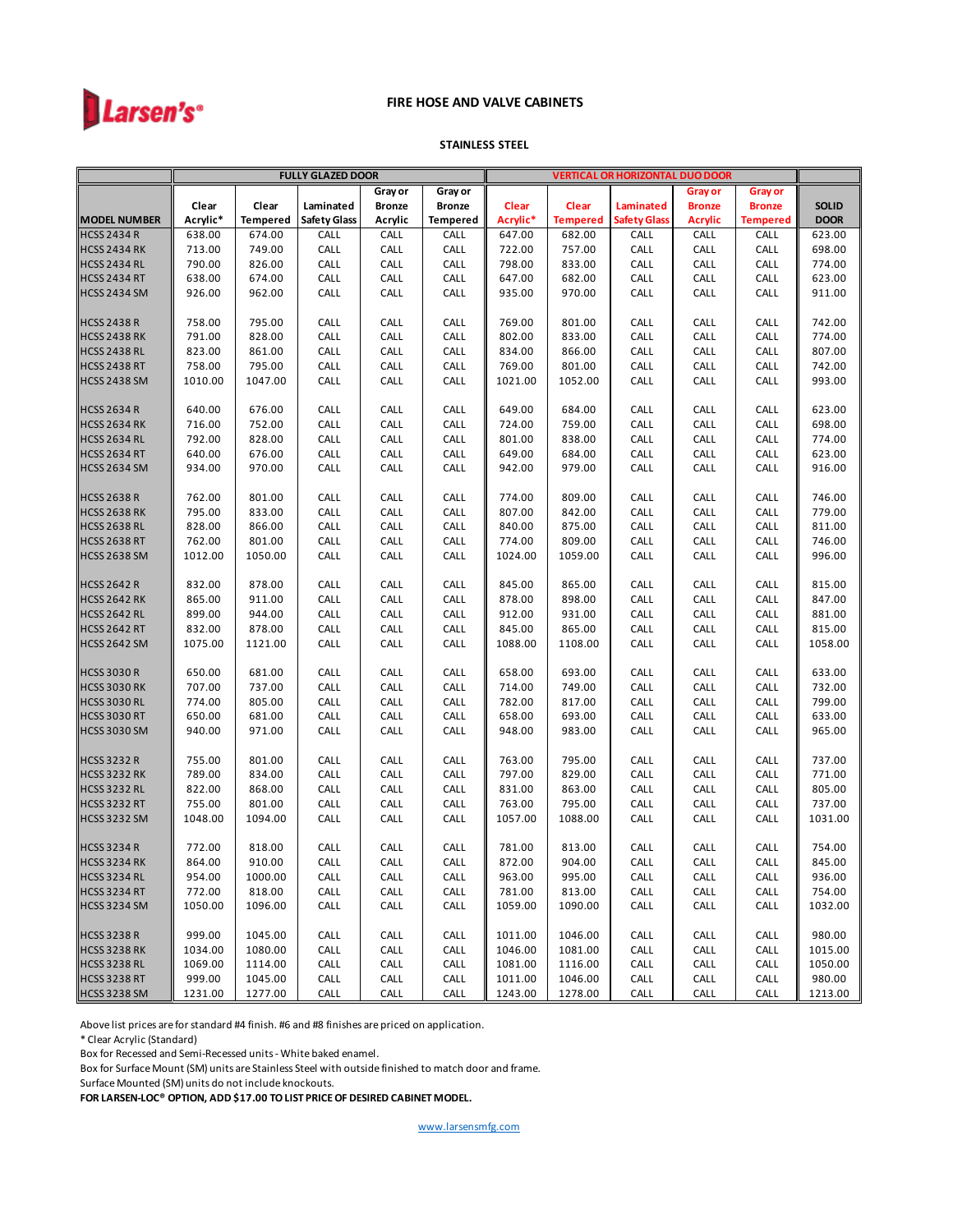

#### **STAINLESS STEEL**

|                     |          |                 | <b>FULLY GLAZED DOOR</b> |               |                 | <b>VERTICAL OR HORIZONTAL DUO DOOR</b> |                    |                     |                |                 |              |
|---------------------|----------|-----------------|--------------------------|---------------|-----------------|----------------------------------------|--------------------|---------------------|----------------|-----------------|--------------|
|                     |          |                 |                          | Gray or       | Gray or         |                                        | Gray or<br>Gray or |                     |                |                 |              |
|                     | Clear    | Clear           | Laminated                | <b>Bronze</b> | Bronze          | Clear                                  | Clear              | Laminated           | <b>Bronze</b>  | <b>Bronze</b>   | <b>SOLID</b> |
| <b>MODEL NUMBER</b> | Acrylic* | <b>Tempered</b> | <b>Safety Glass</b>      | Acrylic       | <b>Tempered</b> | Acrylic*                               | <b>Tempered</b>    | <b>Safety Glass</b> | <b>Acrylic</b> | <b>Tempered</b> | <b>DOOR</b>  |
| <b>HCSS 1823 R</b>  | 401.00   | 419.00          | CALL                     | CALL          | CALL            | 408.00                                 | 426.00             | CALL                | CALL           | CALL            | 393.00       |
| <b>HCSS 1823 RK</b> | 423.00   | 441.00          | CALL                     | CALL          | CALL            | 430.00                                 | 448.00             | CALL                | CALL           | CALL            | 414.00       |
| <b>HCSS 1823 RL</b> | 528.00   | 546.00          | CALL                     | CALL          | CALL            | 537.00                                 | 555.00             | CALL                | CALL           | CALL            | 517.00       |
| <b>HCSS 1823 RT</b> | 401.00   | 419.00          | CALL                     | CALL          | CALL            | 408.00                                 | 426.00             | CALL                | CALL           | CALL            | 393.00       |
| <b>HCSS 1823 SM</b> | 486.00   | 504.00          | CALL                     | CALL          | CALL            | 494.00                                 | 512.00             | CALL                | CALL           | CALL            | 476.00       |
|                     |          |                 |                          |               |                 |                                        |                    |                     |                |                 |              |
| <b>HCSS 2831 R</b>  | 652.00   | 689.00          | CALL                     | CALL          | CALL            | 675.00                                 | 710.00             | CALL                | CALL           | CALL            | 635.00       |
| <b>HCSS 2831 RK</b> | 682.00   | 719.00          | CALL                     | CALL          | CALL            | 694.00                                 | 729.00             | CALL                | CALL           | CALL            | 664.00       |
| <b>HCSS 2831 RL</b> | 777.00   | 814.00          | CALL                     | CALL          | CALL            | 789.00                                 | 823.00             | CALL                | CALL           | CALL            | 759.00       |
| <b>HCSS 2831 RT</b> | 652.00   | 689.00          | CALL                     | CALL          | CALL            | 675.00                                 | 710.00             | CALL                | CALL           | CALL            | 635.00       |
| <b>HCSS 2831 SM</b> | 953.00   | 990.00          | CALL                     | CALL          | CALL            | 965.00                                 | 1000.00            | CALL                | CALL           | CALL            | 936.00       |
|                     |          |                 |                          |               |                 |                                        |                    |                     |                |                 |              |
| <b>HCSS 3242 R</b>  | 1010.00  | 1025.00         | CALL                     | CALL          | CALL            | 1022.00                                | 1053.00            | CALL                | CALL           | CALL            | 991.00       |
| <b>HCSS 3242 RK</b> | 1021.00  | 1036.00         | CALL                     | CALL          | CALL            | 1033.00                                | 1064.00            | CALL                | CALL           | CALL            | 1002.00      |
| <b>HCSS 3242 RL</b> | 1079.00  | 1094.00         | CALL                     | CALL          | CALL            | 1090.00                                | 1122.00            | CALL                | CALL           | CALL            | 1060.00      |
| <b>HCSS 3242 RT</b> | 1010.00  | 1025.00         | CALL                     | CALL          | CALL            | 1022.00                                | 1053.00            | CALL                | CALL           | CALL            | 991.00       |
| <b>HCSS 3242 SM</b> | 1234.00  | 1250.00         | CALL                     | CALL          | CALL            | 1246.00                                | 1278.00            | CALL                | CALL           | CALL            | 1216.00      |
| <b>VCSS 1818 R</b>  | 316.00   | 346.00          | CALL                     | CALL          | CALL            | 322.00                                 | 340.00             | CALL                | CALL           | CALL            | 297.00       |
| <b>VCSS 1818 RK</b> | 360.00   | 391.00          | CALL                     | CALL          | CALL            | 366.00                                 | 384.00             | CALL                | CALL           | CALL            | 342.00       |
| <b>VCSS 1818 RL</b> | 432.00   | 463.00          | CALL                     | CALL          | CALL            | 440.00                                 | 458.00             | CALL                | CALL           | CALL            | 414.00       |
| <b>VCSS 1818 RT</b> | 316.00   | 346.00          | CALL                     | CALL          | CALL            | 321.00                                 | 339.00             | CALL                | CALL           | CALL            | 297.00       |
| <b>VCSS 1818 SM</b> | 436.00   | 467.00          | CALL                     | CALL          | CALL            | 444.00                                 | 462.00             | CALL                | CALL           | CALL            | 418.00       |
|                     |          |                 |                          |               |                 |                                        |                    |                     |                |                 |              |
| <b>VCSS 2430 R</b>  | 631.00   | 653.00          | CALL                     | CALL          | CALL            | 639.00                                 | 674.00             | CALL                | CALL           | CALL            | 615.00       |
| <b>VCSS 2430 RK</b> | 641.00   | 664.00          | CALL                     | CALL          | CALL            | 650.00                                 | 685.00             | CALL                | CALL           | CALL            | 626.00       |
| <b>VCSS 2430 RL</b> | 698.00   | 721.00          | CALL                     | CALL          | CALL            | 707.00                                 | 742.00             | CALL                | CALL           | CALL            | 683.00       |
| <b>VCSS 2430 RT</b> | 631.00   | 653.00          | CALL                     | CALL          | CALL            | 639.00                                 | 674.00             | CALL                | CALL           | CALL            | 615.00       |
| <b>VCSS 2430 SM</b> | 843.00   | 866.00          | CALL                     | CALL          | CALL            | 852.00                                 | 887.00             | CALL                | CALL           | CALL            | 828.00       |
|                     |          |                 |                          |               |                 |                                        |                    |                     |                |                 |              |
| <b>VCSS 2626 R</b>  | 614.00   | 636.00          | CALL                     | CALL          | CALL            | 623.00                                 | 658.00             | CALL                | CALL           | CALL            | 599.00       |
| <b>VCSS 2626 RK</b> | 625.00   | 647.00          | CALL                     | CALL          | CALL            | 634.00                                 | 669.00             | CALL                | CALL           | CALL            | 610.00       |
| <b>VCSS 2626 RL</b> | 681.00   | 702.00          | CALL                     | CALL          | CALL            | 689.00                                 | 724.00             | CALL                | CALL           | CALL            | 665.00       |
| <b>VCSS 2626 RT</b> | 614.00   | 636.00          | CALL                     | CALL          | CALL            | 623.00                                 | 658.00             | CALL                | CALL           | CALL            | 599.00       |
| <b>VCSS 2626 SM</b> | 925.00   | 947.00          | CALL                     | CALL          | CALL            | 934.00                                 | 968.00             | CALL                | CALL           | CALL            | 910.00       |
| 3616**              |          |                 |                          |               |                 |                                        |                    |                     |                |                 |              |
| <b>VCSS 3616 R</b>  | 556.00   | 577.00          | CALL                     | CALL          | CALL            | 662.00                                 | 696.00             | CALL                | CALL           | CALL            | 643.00       |
| <b>VCSS 3616 RK</b> | 577.00   | 598.00          | CALL                     | CALL          | CALL            | 673.00                                 | 707.00             | CALL                | CALL           | CALL            | 653.00       |
| <b>VCSS 3616 RL</b> | 645.00   | 666.00          | CALL                     | CALL          | CALL            | 721.00                                 | 755.00             | CALL                | CALL           | CALL            | 701.00       |
| <b>VCSS 3616 RT</b> | 486.00   | 507.00          | CALL                     | CALL          | CALL            | 662.00                                 | 696.00             | CALL                | CALL           | CALL            | 643.00       |
| <b>VCSS 3616 SM</b> | 622.00   | 643.00          | CALL                     | CALL          | CALL            | 742.00                                 | 774.00             | CALL                | CALL           | CALL            | 722.00       |
| 4016**              |          |                 |                          |               |                 |                                        |                    |                     |                |                 |              |
| <b>VCSS 4016 R</b>  | 593.00   | 617.00          | CALL                     | CALL          | CALL            | 704.00                                 | 735.00             | CALL                | CALL           | CALL            | 681.00       |
| <b>VCSS 4016 RK</b> | 612.00   | 636.00          | CALL                     | CALL          | CALL            | 714.00                                 | 746.00             | CALL                | CALL           | CALL            | 692.00       |
| <b>VCSS 4016 RL</b> | 683.00   | 707.00          | CALL                     | CALL          | CALL            | 761.00                                 | 793.00             | CALL                | CALL           | CALL            | 738.00       |
| <b>VCSS 4016 RT</b> | 514.00   | 538.00          | CALL                     | CALL          | CALL            | 704.00                                 | 735.00             | CALL                | CALL           | CALL            | 681.00       |
| <b>VCSS 4016 SM</b> | 645.00   | 669.00          | CALL                     | CALL          | CALL            | 838.00                                 | 869.00             | CALL                | CALL           | CALL            | 815.00       |

Above list prices are for standard #4 finish. #6 and #8 finishes are priced on application.

\* Clear Acrylic (Standard)

Box for Recessed and Semi-Recessed units - White baked enamel.

Box for Surface Mount (SM) units are Stainless Steel with outside finished to match door and frame.

Surface Mounted (SM) units do not include knockouts.

\*\*To figure list price for T-VCSS 3616 and T-VCSS 4016, deduct \$11.00 from appropriate VCSS 4016 list price.

**FOR LARSEN-LOC® OPTION, ADD \$17.00 TO LIST PRICE OF DESIRED CABINET MODEL.**